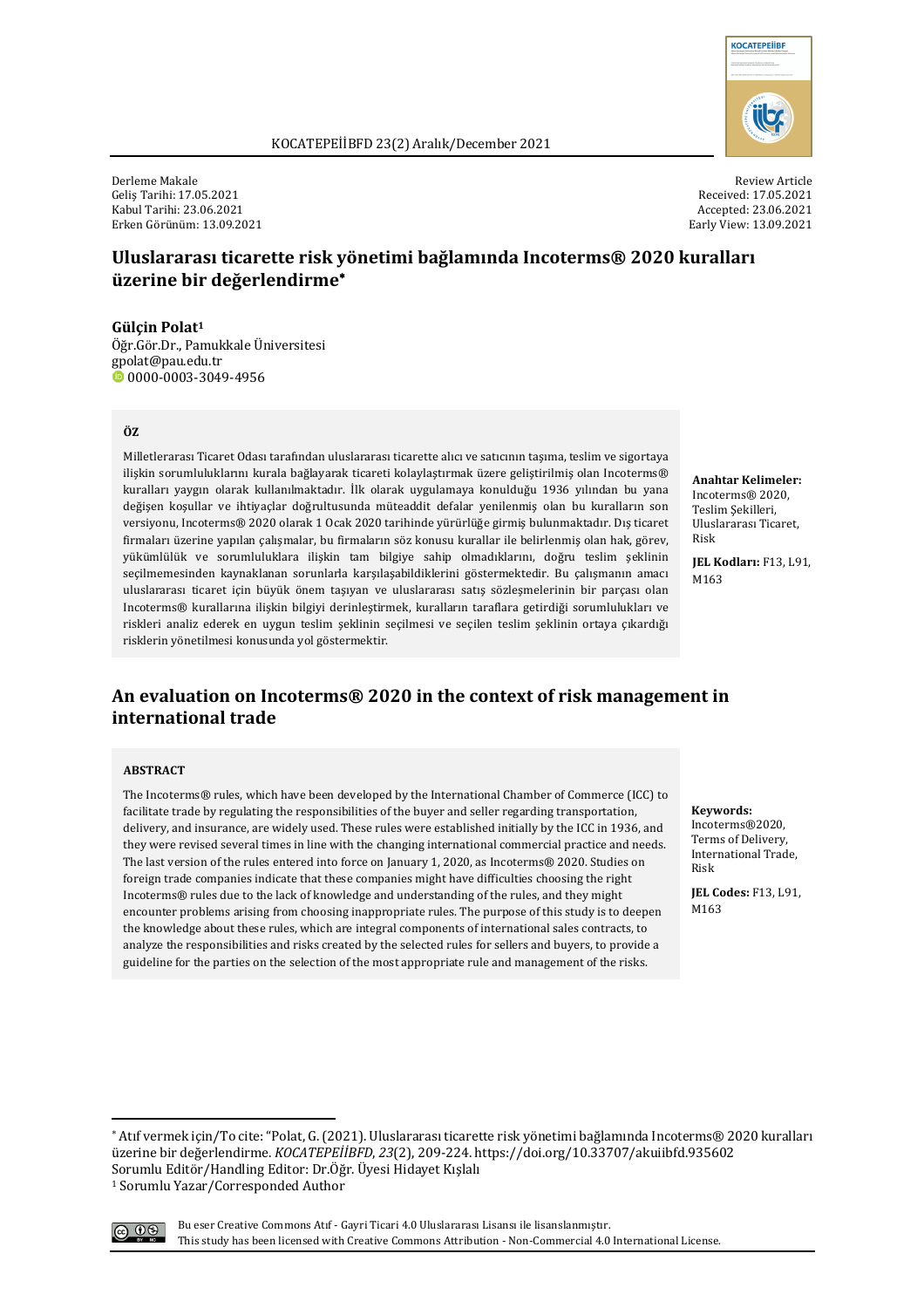#### **Extended Summary**

Incoterms®, developed by the International Chamber of Commerce (ICC), is a set of rules regulating the mutual obligations of sellers and buyers regarding the costs, risks, and responsibilities arising from the carriage and delivery of the goods. These rules facilitate international trade by removing uncertainties, preventing loss of time, and creating a common language between the parties, therefore widely used in international trade. Since introduced in 1936, the rules were revised eight times, with the last being in 2020. Incoterms® 2020 entered into force on January 1, 2020, although not brought substantial changes to the previous version, made changes in problematic areas of Incoterms® 2010. The last version is organized more practically and user-friendly, intending to provide a more effective tool to enhance understanding of the rules and help the parties of international trade in managing risks.

Incoterms® 2020 maintains the eleven terms in the previous version with only exception DAT replaced by DPU. Each rule brings a different level of challenges for the parties of international trade. Selecting the most appropriate rule brings competitive advantages to firms, increases their profitability and performance. However, in practice, it is seen that those wrong choices can be made due to a lack of information or habits that cannot be easily abandoned. The use of delivery methods, which should only be used in maritime transport, also for multimodal transports, the frequent use of the term FOB in container transport although it is not suitable for container transport, the use of terms as an indicator of price calculations in the contract without specifying place names are common mistakes. To choose the right term, parties of international trade should consider some factors. These factors might be the characteristics of the buyer and seller firms, the nature of the goods to be transported, the preferred mode of transportation, and the factors related to the country of origin and destination.

Each Incoterms® rule carries a different level of costs and risks for the parties. It is important to choose the rule that will minimize costs and risks for both parties and ensure optimal efficiency in the relevant processes, considering the relevant conditions. Knowing the costs and risks of the chosen delivery method is necessary for the buyers and sellers to correctly evaluate the prices of the goods and their position in the trade transaction. Avoiding ambiguities is critical in a successful trade. Hence, parties should clarify the chosen rule in the sales agreement. They should refer to the version of Incoterms® in the sales agreement as well as identifying the place of delivery in EXW and FCA, the final destination in CPT, CIP, DAP, DPU, and DDP, the name of the loading port in FAS and FOB, the name of the destination port in CFR and CIF.

Parties may also conclude subcontracts with different service providers to fulfill their obligations arising from the selected delivery terms, and these subcontracts should conform with the sales contract. Parties' capabilities to receive services at a more affordable cost and service providers' competency are necessary for the effective accomplishment of Incoterms® responsibilities and obligations. It should also be kept in mind that possible inefficiencies arising from the selected rule can be eliminated by changing the default rules of the selected term and rearranging the cost-sharing, provided that it is specified in the sales contract.

When considered Incoterms® rules based on groups, it can be stated that the seller's responsibilities increase gradually from the E to F, C, and the D group, while the responsibilities of the buyer decrease. However, each delivery method carries specific risks for the parties, and measures should be taken against these risks. The costs and risks incurred determine the prices offered to the buyer and eventually may impact the competitiveness of the seller. On the other hand, the unforeseen challenges and additional costs that may arise when the inappropriate term is selected might decrease the trade's profitability. Making the right choices depends on the deep understanding of the Incoterms® rules and the ability to assess the factors which might impact each trade transaction. For this reason, it is of great importance that decisionmakers have sufficient knowledge of these rules and use their knowledge effectively in deciding on the appropriate rule.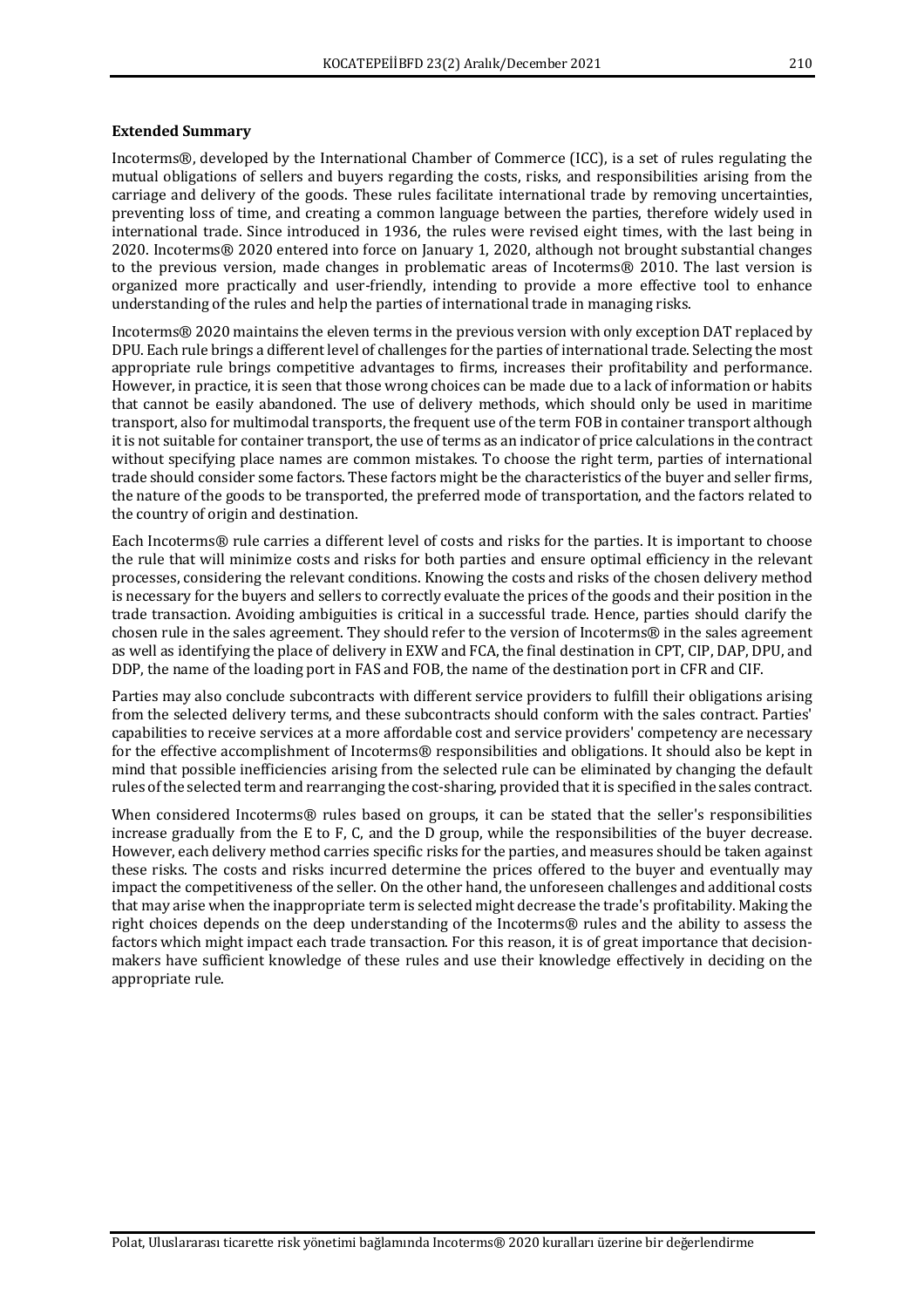## **I. Giriş**

Milletlerarası Ticaret Odası (International Chamber of Commerce [ICC]) tarafından belirlenen Incoterms® kuralları, bir diğer deyişle uluslararası ticaret terimleri veya teslim şekilleri, uluslararası ticarete konu olan malların taşınma ve teslim edilme süreçlerinden kaynaklanan masrafların, söz konusu mallarla ilgili oluşabilecek hasar ve kayıp riskinin, sigortalama, bilgilendirme ve gümrük işlemlerine ilişkin yükümlülük ve sorumlulukların satıcı ve alıcı arasındaki dağılımını düzenlemektedir (ICC, 2019a). Kapsamış oldukları konularla ilgili belirsizlikleri ortadan kaldırarak, bu konuların tek tek müzakere edilmesi durumunda karşılaşılabilecek zaman kaybını engelleyerek ve taraflar arasında ortak bir dil oluşturarak uluslararası ticareti kolaylaştıran bu kurallar, uluslararası ticaretin sadece belirli yönlerini ele almakta olup, alıcı ve satıcı arasında yapılan satış sözleşmesini tamamlayıcı niteliktedir (Coetzee, 2013, s. 17). Incoterms® 2010'un uygulamaya konulmasından bu yana, söz konusu kuralların sadece uluslararası ticarette değil ülke içi ticarette de kullanılabileceği kabul edilmektedir (Ağaoğlu, 2020, s. 1117; Caner, 2012, s. 239; Özalp, 2020, s. 9; Piltz, 2020, s. 21; Ramberg, 2011, s. 16).

Bağlayıcı nitelikte olmayan esnek hukuk kuralları kapsamında değerlendirilen Incoterms® kuralları (Ağaoğlu, 2020, s. 1116; Caner, 2012, s. 225), uluslararası satış sözleşmelerinin %90'ında kullanılmaktadır (Piltz, 2020, s. 9). Seçilen kural satıcıların ve alıcıların taşıdığı risk derecesinin yanı sıra, üstlendikleri masrafları da belirleyerek verilen fiyatı ve alışverişin karlılığını etkilemektedir (Malfliet, 2011, s. 177; Vogt & Davis, 2020, s. 312; Yılmaz vd., 2011, s. 3815). Bununla birlikte pek çok ihracatçı sevkiyat esnasında bu kuralları sürekli olarak yanlış kullanmakta, bu durum önceden hesap edilmeyen masraflara veya ihracatcıların tedarik zinciri üzerindeki kontrollerini kaybetmelerine yol açmakta ve onları risklere karsı savunmasız bırakmaktadır (Stapleton vd., 2014, s. 242). Uluslararası ticaretin tarafları olan alıcı ve satıcının konuyla ilgili bilgi eksikliği uygun kuralın seçimini engelleyebilmekte (Hien vd., 2009, s. 64) yeya taraflar alışık oldukları uygulamaları değiştirmek istemedikleri için uygun olmasa da belirli teslim sekillerini kullanmakta ısrarcı olabilmektedirler (Malfliet 2011, s. 177).

Malların teslimi uluslararası ticaretin en önemli yönlerinden biri olmakla birlikte, literatürde Incoterms® kurallarının uygulamasına ilişkin çalışmalar sınırlıdır (Stojanović & Ivetić, 2020, s. 60; Vogt & Davis, 2020, s. 304). Bu calismanın amacı söz konusu kuralların son versiyonu olan Incoterms® 2020'yi temel alarak. yürürlükte olan 11 teslim sekline ilişkin riskleri analiz etmek, bu risklerin en iyi sekilde yönetilebilmesi için alınabilecek önlemleri tartışmak ve doğru kuralın seçilebilmesi için yol gösterici olmaktır. Bu doğrultuda çalışmada öncelikli olarak Incoterms® 2020 kuralları genel olarak tanıtılmış, bu versiyon ile getirilen değişiklikler ana hatlarıyla ortaya koyulmuştur. Ardından, Incoterms® 2020 kurallarının alıcı ve satıcı açısından getirdiği sorumluluk ve yükümlülükler önceki versiyona göre farklılaşan yönleri de vurgulanarak irdelenmiştir. Takip eden bölümde, uluslararası ticarette teslim şeklinin seçiminde etkili olan unsurlara değinilmiş, sonrasında grup başlıkları altında ilgili teslim şekillerinin alıcı ve satıcı açısından ortaya çıkarabileceği riskler incelenmiş, risklerin yönetimi için alınması gereken önlemlere dikkat çekilmiştir. Son bölümde ise teslim şekillerinin seçilmesi ve uygulanması hakkında genel önerilerde bulunulmuştur.

#### **II. Incoterms® 2020 Kuralları ve Yapılan Değişiklikler**

İlk olarak 1936'da yayınlanmış olan Incoterms® kuralları, değişen koşullar ve ihtiyaçlara uygun olarak 1953, 1967, 1976, 1980, 1990 ve 2000, 2010 yıllarında ve en son 2020 yılında revizyona uğramıştır (ICC, 2019b). 2020 yılında yürürlüğe giren versiyon dördü sadece deniz yolu ve iç su taşımacılığında kullanılabilen, yedisi tüm ulaştırma modlarında kullanılabilen 11 teslim şeklinden oluşmaktadır (Bkz. Tablo 1). Teslim sekilleri kendilerini tanımlayan İngilizce kelimelerin baş harflerinden oluşan üç harfli kısaltmalarla ifade edilmekte ve ilk harflerine göre kendi içinde taşıma, masraflar ve riskler kapsamındaki yükümlülüklere ilişkin benzer prensiplere dayanan gruplar altında ele alınabilmekte, ayrıca sadece deniz yolu ve iç su taşımacılığında kullanılabilen terimler ve modal taşıma dahil tüm taşıma modlarında kullanılabilen terimler olmak üzere iki başlık altında sınıflandırılabilmektedir (Piltz, 2020, s. 10).

Incoterms® 2020, önceki sınıflandırma özelliklerini kullanarak 2010 yılında oluşturulan yapıyı devam ettirmekle birlikte DAT (Terminalde Teslim) teriminin, DPU (Belirlenen Yerde Tasıt Aracından Bosaltarak Teslim) terimi ile değiştirilmesini öngörmüştür (ICC, 2019e, s. 9-10). DAT teslim şekli satıcıya malların alıcının ülkesinde terminal niteliği taşıyan depo, kargo terminali vb. bir yerde taşıt aracından boşaltılarak teslim edilmesi yükümlülüğü getirmişken, bu terimin yerini alan DPU sadece terminal niteliğindeki yerlerde değil alıcının ülkesinde belirlenen herhangi bir yerde malların taşıt aracından boşaltılarak teslim edilmesini mümkün kılmıştır (ICC, 2019c). Kuralların 2020 versiyonunda yer alan teslim şekilleri Tablo 1.'de yer almaktadır.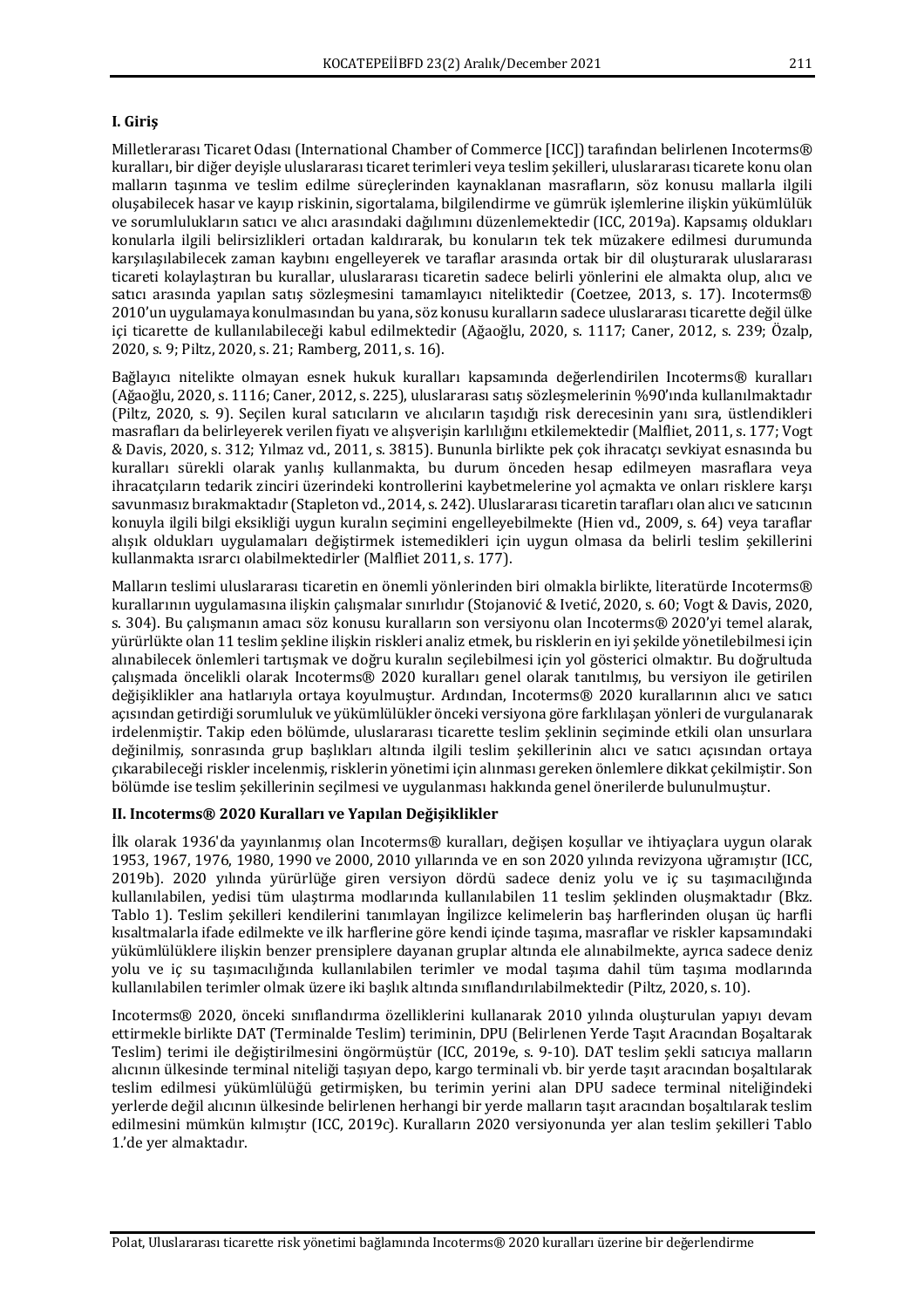| Gruplar | Tüm Taşıma Modlarında Kullanılabilen                                         | Sadece Denizyolu ve Iç Su                |
|---------|------------------------------------------------------------------------------|------------------------------------------|
|         | Teslim Şekilleri                                                             | Taşımacılığında Kullanılan Teslim        |
|         |                                                                              | <b>Sekilleri</b>                         |
| E       | EXW Saticinin Is Yerinde Teslim                                              |                                          |
| F       | FCA Taşıyıcıya Teslim                                                        | FAS Gemi Doğrultusunda Teslim            |
|         |                                                                              | FOB Gemide Teslim                        |
| C       | CPT Taşıma Ödenmiş Olarak Teslim                                             | CFR Masraflar ve Navlun Ödenmiş Olarak   |
|         | CIP Taşıma ve Sigorta Ödenmiş Olarak Teslim                                  | Teslim                                   |
|         |                                                                              | CIF Masraflar, Sigorta ve Navlun Ödenmiş |
|         |                                                                              | Olarak Teslim                            |
| D       | DAP Belirlenen Yerde Teslim                                                  |                                          |
|         | DPU Belirlenen Yerde Bosaltılmış Olarak                                      |                                          |
|         | Teslim                                                                       |                                          |
|         | DDU Gümrük Vergileri Ödenmiş Olarak Teslim                                   |                                          |
|         | <b>Kaynak:</b> ICC, 2019e (s. 9-10) ve Özalp (2020, s. 9)'dan uyarlanmıştır. |                                          |

Tablo 1: Incoterms® 2020 Teslim Sekilleri

Son düzenleme ile, kurallara ilişkin yükümlülük ve sorumluluklar mevcut gelişmelere ve iş uygulamalarının ihtiyaçlarına göre yeniden yapılandırılmış, tamamlanmış ve düzene sokulmuş, çoğu kural eskisinden daha açık bir şekilde formüle edilerek daha basit ve anlaşılır kılınmıştır (Piltz, 2020, s. 10). Incoterms® 2020, DAT teslim şeklini DPU ile değiştirmiş, CIF ve CIP teslim şekillerinde sigortaya ilişkin konulara netlik kazandırmış, alıcının ve satıcının yükleneceği masraflar konusuna açıklık getirmiş, taşımanın güvenliğine ilişkin detayları ortaya koymuş, üçüncü taraflar dışında alıcı ve satıcının da kendi taşıma araçlarını kullanabileceğini öngörmüş ve FCA ile FOB teslim şekillerinde satıcının denizyolu konşimentosuna ulaşmasını kolaylaştıracak kurallar getirmiştir (Ronai, 2019).

ICC, Incoterms® kuralları kapsamında satıcıya ve alıcıya ait yükümlülükleri başlıklar altında sınıflandırmış, bu başlıkları satıcıya ait olanları A harfi ile alıcıya ait olanları B harfi ile kodlamak suretiyle düzenlemiştir (ICC, 2019e, s. 11). Bu kapsamda Incoterms® 2010 alıcının ve satıcının yükümlülüklerine ilişkin 10 madde içerirken, Incoterms® 2020 bu maddelerin kodlarını ve içeriklerini değiştirmiş ve madde sırasını işlem akışına göre gerçek süreçleri yansıtacak şekilde yeniden düzenlemiş (ICC, 2019e, s. 11; Piltz, 2020, s. 11), teslim/tesellüm ile hasar riskinin geçişini daha öncelikli olarak ele almıştır. 2020 versiyonu ile madde kodlamalarına getirilen değişiklikler Tablo 2'de görülebilir.

| Incoterms® 2020                    | Incoterms <sup>®</sup> 2010                                           |
|------------------------------------|-----------------------------------------------------------------------|
| A1-B1 Genel Yükümlülükler          | A1-B1 Genel yükümlülükler                                             |
| A2-B2 Teslim/Tesellüm              | A4-B4 Teslim/Tesellüm                                                 |
| A3-B3 Risk ve Hasarın Geçişi       | A5-B5 Risklerin Geçişi                                                |
| A4-B4 Taşıma                       | A3-B3 Taşıma ve Sigorta Sözleşmeleri                                  |
| A5-B5 Sigorta                      | A3-B3 Taşıma ve Sigorta Sözleşmeleri                                  |
| A6-B6 Teslim/Taşıma belgeleri      | A8-B8 Teslim/Taşıma Belgeleri (Teslimin İspatı)                       |
| A7-B7 İhracat/İthalat İşlemleri    | A2-B2 Lisanslar, yetkiler, güvenlik izinleri ve diğer<br>formaliteler |
| A8-B8 Kontrol/Paketleme/İşaretleme | A9-B9 Kontrol/Paketleme/İşaretleme /Malların Muayenesi                |
| A9-B9 Masrafların Paylaşımı        | A6-B6 Masrafların Paylaşımı                                           |
|                                    | A10-B10 Bilgi sağlama yardımı ve ilgili masraflar                     |
| A10-B10 İhbarlar                   | A7-B7 İhbarlar                                                        |

Tablo 2: Incoterms® 2020 ve Incoterms® 2010 Kural Başlıkları ve Kodlamalarının Karşılaştırması

**Kaynak:** ICC, 2019e; Özalp (2020) ve Ramberg (2011)'den uyarlanmıştır.

2010 versiyonunda güvenlikle ilgili gerekliliklere A2/B2 ve A10/B10 başlıkları altında kısaca değinilirken, 2020 versiyonunun düzenlenmesine kadar geçen sürede güvenlik endişelerinin artması ve bu endişeleri gidermeye yönelik uygulamaların yerleşiklik kazanmasının etkisiyle her bir Incoterms® kuralının taşıma (A4) ve ithalat/ihracat işlemleri (A7) maddelerinde güvenlikle ilgili yükümlülükler açık bir şekilde belirtilmiştir. Güvenlik gereklilikleri nedeniyle ortaya çıkan maliyetlere de tüm masrafların birlikte düzenlendiği A9/B9 maddesinde ver verilmiştir (ICC, 2019e, s. 16).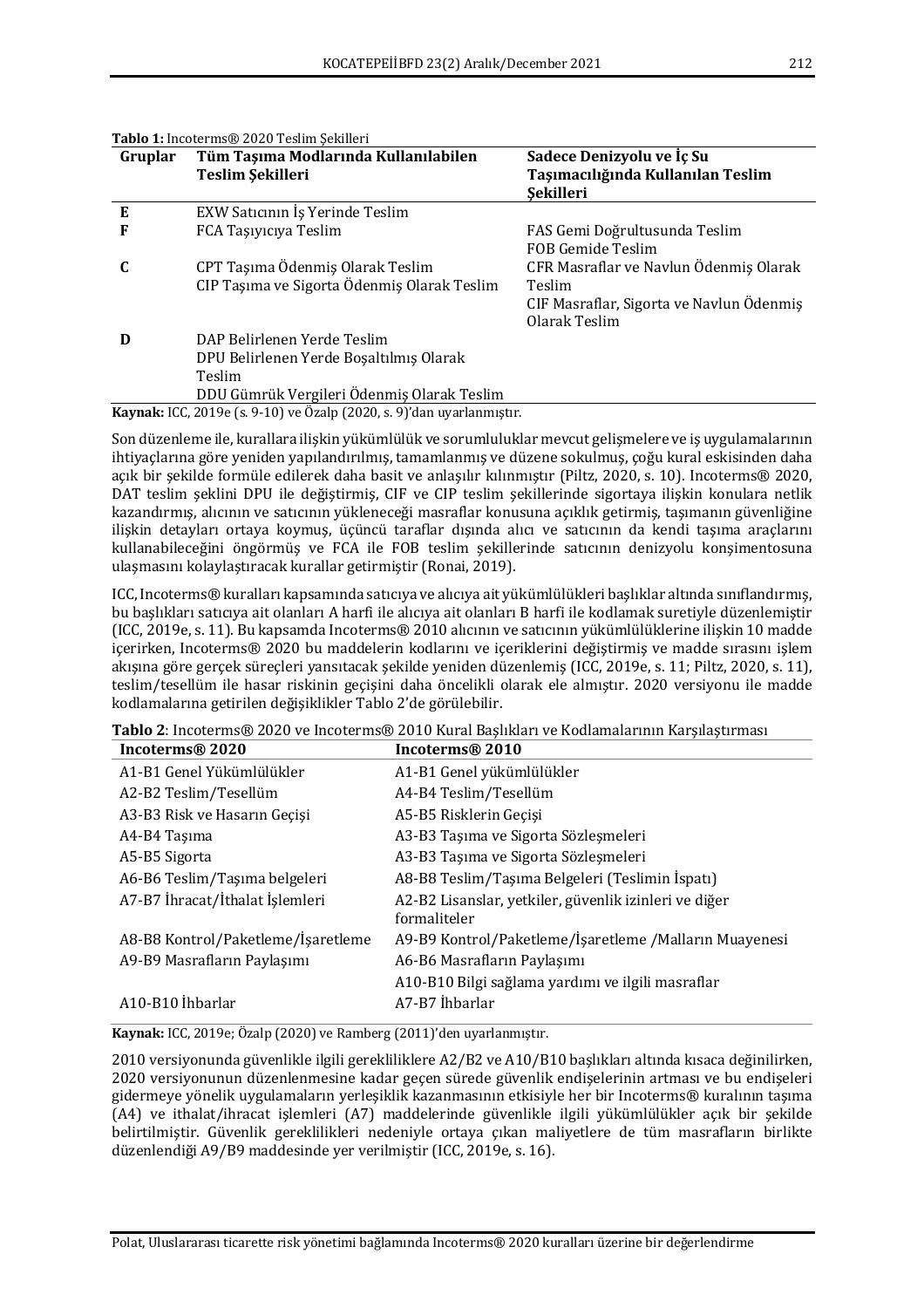Incoterms® 2010'da yer alan "Kılavuz Notları", "Kullanıcılar için Açıklayıcı Notlar" olarak yeniden adlandırılmıştır ve her bir kuralın başında yer almıştır (ICC, 2019c). 2020 versiyonunda kuralları açıklayan çizimler ve ayrıntılı grafiklere daha çok yer verilmiş (Piltz, 2020, s. 10), bir öncekinden farklı olarak, kurallar sadece dikey formatta değil, kullanıcıların her bir teslim şekli için tarafların yükümlülüklerini karşılaştırmasına olanak tanıyacak şekilde yatay olarak da sunulmuştur (ICC, 2019e, s. 12). Ayrıca, kuralların daha iyi anlaşılmasını, kuralların uygulanması esnasında karşılaşılan sorunların uzmanların yardımıyla çözümlenmesini ve konuyla ilgili haber ve eğitim etkinliklerin takip edilmesini sağlamak amacıyla bir mobil uygulama geliştirilmiştir (ICC, 2019d). Bu yönüyle son düzenlemelerin, tarafların en uygun teslim şeklini tercih etmelerini sağlamada öncekilere göre daha etkili bir versiyon oluşturmayı amaçladığı söylenebilir (Ağaoğlu, 2020, s. 1127; ICC, 2019e, s. 12).

## **III. Incoterms® 2020 Kurallarının Getirdiği Yükümlülükler**

Incoterms® 2020'ye göre alıcı ve satıcıya ait yükümlülükler, kod sıralamasına göre ve bir önceki versiyondan farklılaşan yönlerini de kapsayacak şekilde aşağıdaki gibi ifade edilebilir.

## **III.I. A1/B1 Genel Yükümlülükler**

Tüm teslim şekilleri için geçerli olan genel yükümlülükler malın para ile değişimine dayanan satış sözleşmesinden kaynaklanmaktadır (Ramberg, 2011, s. 64). Satıcı satış sözleşmesine göre malları, satışa ilişkin ticari faturayı ve sözleşmenin gerektirdiği diğer uygunluk kanıtlarını hazırlamalı, alıcı ise satış sözleşmesine istinaden temin edilen mallar için ödeme yapmalıdır (Özalp, 2020; Ramberg, 2011; Ronai, 2020). Satıs sözlesmesi kapsamında alıcı ve satıcı tarafından hazırlanması gereken tüm belgeler elektronik formatta veya kâğıt olarak sağlanabilir (Özalp, 2020, s. 10; Piltz, 2020, s. 13).

## **III.II. A2/B2 Teslim/Tesellüm**

Incoterms® kapsamında belirlenen tarihte veya tarih aralığında teslim etme yükümlülüğü satıcıya ait bir yükümlülük iken, tesellüm yani teslim alma alıcıya ait bir yükümlülüktür (Ramberg, 2011). Bu yükümlülükler alıcı ve satıcı tarafından belirlenen teslim noktasında yerine getirilir. Satıcı, malların teslime hazır olduğunu makul bir süre icerisinde alıcıya haber vermelidir (Özalp, 2020). İlgili kurallar gereğince C grubu dışında terimlerin yanında yer alan yer isimleri aynı zamanda teslim yerini belirtirken, C grubunda satıcının malları göndermekle yükümlü olduğu varış yerini belirtir (Piltz, 2020, s. 13).

Incoterms® 2020'ye göre (ICC, 2019e, s. 5):

EXW teslim şeklinde, satıcıya ait işyeri veya benzer mahalde malların paketlenmiş halde alıcının tasarrufuna hazır bulundurulmasıyla teslim yükümlülüğü yerine getirilmiş olur.

FCA teslim şeklinde, mallar satıcının iş yerinde alıcı tarafından organize edilen taşıt aracına yüklenmiş halde veya iş yeri dışında belirlenen bir yerde satıcıya ait veya satıcı tarafından tahsis edilen taşıma aracında boşaltılmaya hazır bir şekilde taşıyıcıya teslim edilmelidir.

FAS teslim seklinde malın geminin yanında, rıhtım veya mavnalara bırakılması gerekmektedir.

FOB, CFR ve CIF teslim şekillerinde satıcı, malları yükleme limanında gemiye yüklenmiş halde teslim etmekle yükümlüdür.

CPT ve CIP teslim şekillerinde satıcı, malları belirlenen yere kadar taşıması için sözleşme yaptığı taşıyıcıya teslim etmekle teslim yükümlülüğünü yerine getirmiş olur. Birden fazla taşıma söz konusu ise teslim yükümlülüğü malların ilk taşıyıcıya teslim edilmesiyle yerine getirilmiş olur.

DAP ve DDP teslim şekillerinde satıcı malları varış yerinde belirlenen noktada taşıt aracının üzerinde boşaltmaya hazır bir şekilde teslim etmelidir.

DPU teslim şeklinde ise malların varış yerinde boşaltılarak teslim edilmesi gerekmektedir.

# **III.III. A3/B3 Risk ve Hasarın Geçişi**

Incoterms® 2020'ye göre tüm teslim şekilleri için, teslim yükümlülüğünün yerine getirildiği yerler taşımaya ilişkin masraf ve risklerin satıcıdan alıcıya geçtiği yeri belirtir (ICC, 2019e, s. 4). Her türlü kayıp ve hasar riski bu noktada satıcıdan alıcıya geçer.

EXW teslim seklinde malların alıcının tasarrufuna hazır olduğunun bildirilmesiyle risk ve hasarın gecisi mümkün olur. Teslim yerinin ve zamanının alıcı tarafından belirlendiği teslim şekillerinde, alıcının makul zamanda bildirim yapmaması durumunda daha önce kararlaştırılmış olan yükleme tarihinde veya tarih aralığının sonundan itibaren hasar riski alıcıya geçer (Özalp, 2020, s. 14). Benzer sekilde satıcının, B3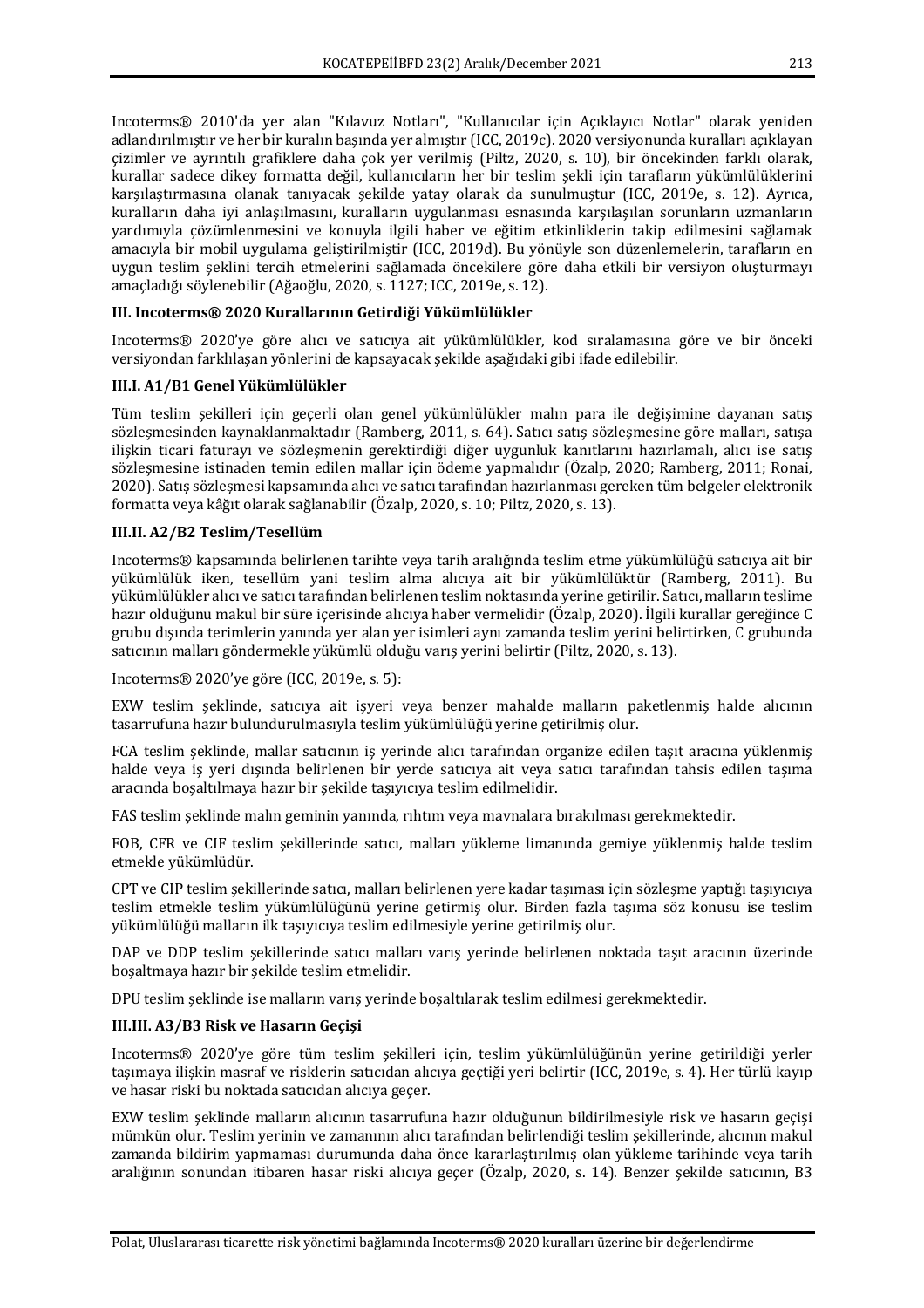maddesinde listelenen ve nihai olarak alıcıya atfedilebilen koşullar nedeniyle- örneğin, FOB durumunda alıcının gemiyi belirleyememesinden yeya D grubunda yer alan teslim sekillerinde, satıcının talebine rağmen alıcının ihracat ve transit gümrükleme işlemlerinde kendisine gereken şekilde destek vermemesinden dolayı- üzerine düşen teslim yükümlülüğünü gerçekleştiremediği durumlarda teslimattan bağımsız olarak risklerin devri de etkilenebilir (Piltz, 2020, s. 16). Burada dikkat edilmesi gereken bir diğer husus, C grubunda satıcının, alıcının ülkesinde belirlenen yere kadar taşıma masraflarını ödemekle yükümlü olmakla birlikte CIP ve CPT terimlerinde malları taşıyıcıya teslim etmekle, CIF ve CFR kurallarında malları gemiye indirmekle teslim yükümlülüğünü yerine getirmiş olacağıdır ki hasar riski de bu aşamada alıcıya geçer (ICC, 2019e, s. 5).

## **III.IV. A4/B4 Taşıma**

Tüm teslim sekilleri için satıcı malları belirlenmiş olan teslim noktasında kadar taşımakla yükümlüdür. Teslim noktasından itibaren yapılacak olan taşımalardan alıcı sorumlu olur (Piltz, 2020, s. 17).

Kural olarak EXW teslim sekli ile F grubunda ver alan teslim sekillerinde malların satıcının ülkesinden alıcının ülkesine taşınması için alıcı taşıyıcı ile taşıma sözleşmesi yapar. C ve D grubunda ise taşıma sözlesmesini satıcı yapar. Bununla birlikte FCA teslim seklinde ara taşıma söz konusu ise satıcının teslim verinde kadar malların taşınması için bir taşıma sözleşmesi yapması gerekebilir. Uygulamada F grubunda yer alan teslim sekilleri için satıcının, masrafları ve riskleri alıcıya ait olmak üzere alıcının ülkesine kadar ana taşımayı organize edebildiğini de görürüz (Piltz, 2020, s. 18)

Incoterms® 2020, bir önceki versiyondan farklı olarak FCA, DAP, DPU (önceden DAT) ve DDP teslim sekillerinde taşımanın alıcının veya satıcının kendi taşıma araçlarıyla yapılabileceğini öngörür (ICC, 2019c).

Taşımaya ilişkin güvenlik gereklilikleri 2010 versiyonunda A2/B2 maddesi altında lisanslar, yetkiler, güvenlik izinleri ve diğer formaliteler olarak yer alırken 2020 versiyonunda bu başlık altına taşınmıştır. Söz konusu güvenlik gereksinimleri, tedarik zincirini güvence altına almaya ve yasadışı müdahaleyi önlemeye hizmet eden önlemleri kapsamaktadır (Piltz 2020, s. 18).

Yeni kurallar kapsamında A4 maddesi, satıcının E ve F gruplarında teslim noktasına kadar, C ve D gruplarında ise varış yerine kadar taşımayla ilgili tüm güvenlik gereksinimlerine uymasını ve alıcının talepte bulunması halinde risk ve masrafları alıcıya ait olmak üzere alıcının sorumluluğu altında olan güvenlik gereksinimleri için gerekli olan bilgileri sağlamasını gerektirmektedir (Piltz, 2020, s. 19).

# **III.V. A5/B5 Sigorta**

Incoterms® kurallarına göre, prensip olarak, her bir taraf kendi risklerini güvence altına almaktan sorumludur. Bununla birlikte CIP ve CIF teslim şekillerinde satıcının, malların taşınması esnasında karşılaşılacak zarar ve ziyanına karşılık masrafları kendine ait olmak üzere alıcının lehine sigorta yaptırma ve alıcıya sigorta policesi veya başka bir sigorta teminatı belgesi sunma yükümlülüğü bulunmaktadır (Ademuni-Odeke, s. 46, 2020; Piltz, 2020, s. 19). Diğer kurallar alıcıya veya satıcıya bu konuda yükümlülük getirmemiş, sigorta konusu alıcı ve satıcının iradesine bırakılmıştır. Ayrıca satıcının, alıcının talebi üzerine masrafları alıcıya ait olmak üzere sigorta yapılabilmesi için gerekli bilgileri vermekle, alıcının ise sigorta kapsamı genişletilmek istendiğinde satıcının talebi üzerine gerekli bilgileri sağlamakla yükümlü olduğu belirtilmiştir (Ademuni-Odeke, 2020, s. 46-47; Özalp, 2020, s. 10-11).

2010 versiyonunda CIF ve CIP teslim şekillerinde zorunlu tutulan sigortanın Enstitü Yük Klozları C Klozuna göre minimum ziya kapsamında yapılması yeterli iken, Incoterms® 2020'de CIP teslim şekli için varsayılan sigorta kapsamının Enstitü Yük Klozları A Klozuna göre yapılarak daha geniş kapsamlı tutulması ön görülmüş, CIF terimindeki sigorta dar kapsamlı olarak bırakılmıştır (ICC, 2019e, s. 15).

# **III.VI. A6/B6 Teslim/Taşıma Belgeleri**

Bu maddeye göre, EXW dışındaki tüm teslim şekillerinde satıcı teslim yükümlülüğünü yerine getirdiğini ispatlayan belgeleri alıcıya sunmalıdır (Ramberg, 2011).

EXW teslim şekilde malları teslim alması gereken alıcıdır ve malların teslim alındığına ilişkin nakliyeci makbuzu vb. ispat belgesi düzenlemelidir (Özalp, 2020, s. 14).

F grubunda ver alan teslim sekillerinde satıcı alıcıya malların teslim edildiğine ilişkin taşıyıcı tarafından hazırlanacak bir ispat belgesi, C grubunda olağan taşıma belgesi, D grubunda ise malları teslim alma yetkisi veren belgeleri sunmakla yükümlüdür (Piltz, 2020, s. 19)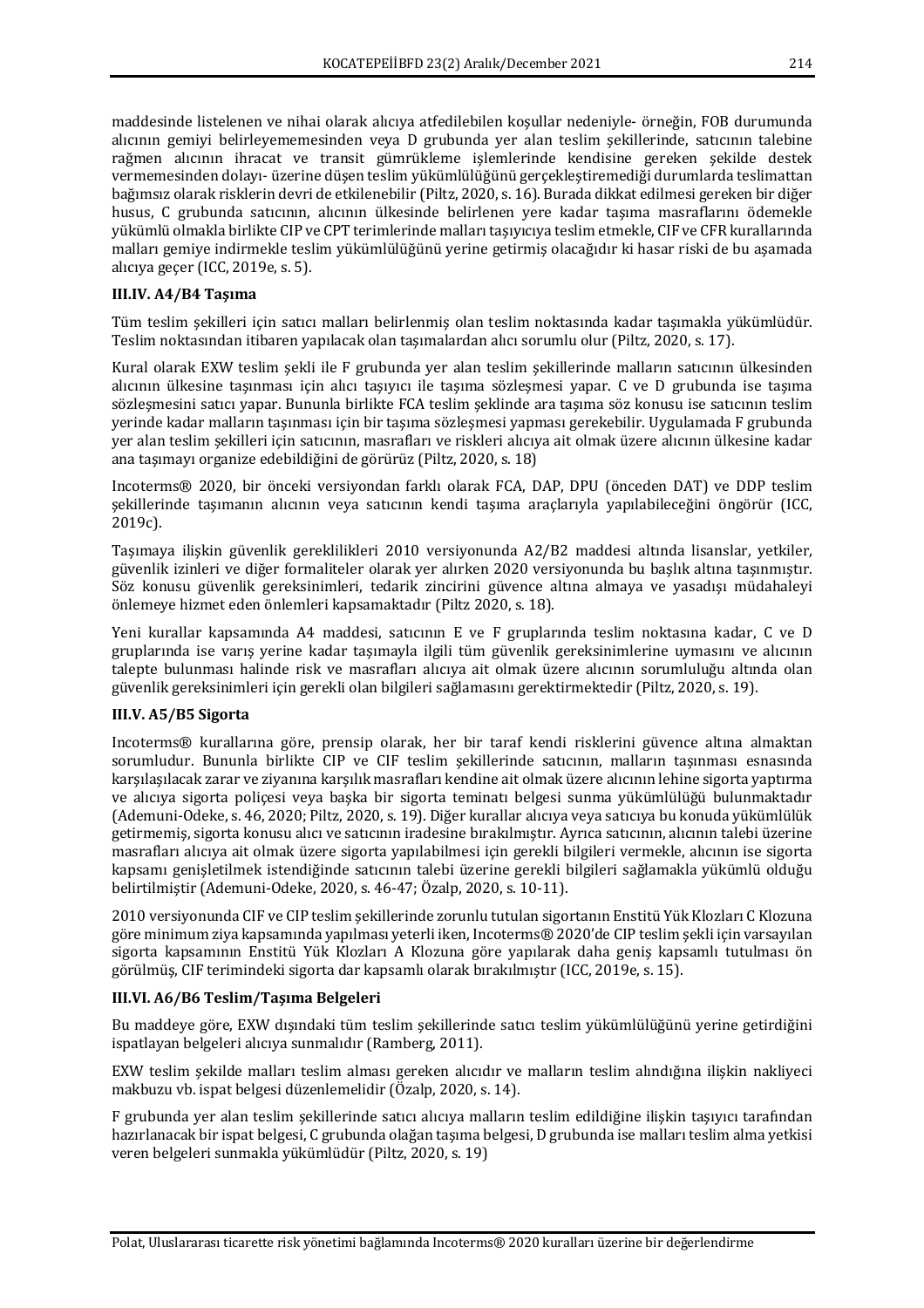Teslim şekli FCA olduğunda, satıcıya taşıyıcı tarafından makbuz kesilmeli veya deniz yolu konşimentosu hazırlanmalıdır. Ancak satıcının mallar deniz yolu ile taşınmadan önce kara yoluyla ara taşıma yapmasının gerektiği durumlarda, teslim yükümlülüğü malların satıcı tarafından ilk taşımacıya teslim edilmesi ile yerine getirilmiş olur. Bu durumda ana taşıma sözleşmesini yapan taraf alıcı olduğundan, teslim edilen mallara ilişkin deniz yolu taşıma belgesinin elde edilmesi satıcı açısından zor olabilmektedir. Bu sebeple Incoterms® 2020'de FCA kuralında yapılan değişiklik, alıcının taşıyıcıya, mallar gemiye yüklendikten sonra satıcının talebi doğrultusunda masrafları ve riski alıcıya ait olmak üzere, satıcı için yükleme konşimentosu düzenleme talimatı verebilmesi olanağını sağlamış, satıcıya ise söz konusu konsimentoyu daha sonra tekrar alıcıya sunma yükümlülüğü getirmiştir (ICC, 2019e, s. 14). Bu yeni düzenleme akreditifli ödeme şekillerinde satıcının bankaya sunacağı taşıma belgesine ulaşmasını kolaylaştırmaktadır (Ademuni Odeke, 2020, s. 48).

FAS teslim şekli söz konusu olduğunda satıcıya, malları teslim aldığına ilişkin kaptan tarafından düzenlenmiş bir makbuz veya benzeri bir teslimat belgesi, FOB teslim şeklinde ise yine makbuz veya denizyolu konsimentosu verilmelidir.

C grubunda yer alan teslim şekillerinde taşıma sözleşmesi satıcı tarafından yapıldığı için satıcının temin ettiği taşıma belgesi sadece taşıyıcının teslim yükümlülüğünü yerine getirdiğini ispatlamakla kalmaz, alıcının varış yerinde malları teslim alma hakkını da gösterir (Ramberg, 2011, s. 71).

D grubunda teslim yükümlülüğü alıcının ülkesinde yerine getirilir ve satıcı belirlenen teslim noktasında alıcının malları teslim almasını sağlayacak belgeleri (teslim emri/talimatı gibi) temin etmekle yükümlüdür (Ramberg, 2011, s. 74).

# **III.VII. A7/B7 İhracat/İthalat İşlemleri**

Incoterms® 2010'da A2/B2 maddesi kapsamında, lisanslar, yetkiler, güvenlik izinleri ve diğer formaliteler başlığı altında yer alan konulardan ithalat, ihracat ve transit izin ve formaliteleri ile güvenlik ve yükleme öncesi kontrolle ilgili olanlar Incoterms® 2020'de bu başlık altına taşınmıştır.

EXW dışındaki teslim şekillerinde çıkış gümrüğü daima satıcı tarafından yapılmaktadır ve DDP dışındaki bütün teslim şekillerine ithalat gümrüğü daima alıcı tarafından yapılmaktadır. Bunlar dışındaki teslim şekillerinde çıkış gümrüğü satıcı, ithalat gümrüğü ise alıcı tarafından yapılır (Ramberg, 2011).

EXW teslim şeklinde alıcı tüm gümrük işlemlerinden ve transit geçiş işlemlerinden sorumludur. Ancak bu sorumluluk "uygulanabildiği ölçüde" alıcıya ait olduğu için yasal ve teknik nedenlerden dolayı ithalatçının islemleri gerçekleştiremeyeceği durumlarda satıcı tarafından üstlenilmek durumunda kalınabilir (Özalp, 2020, s. 14).

F grubunda yer alan teslim şekillerinde satıcı ihracat gümrüklemesinden, alıcı ise ithalat gümrüklemesinden ve tüm transit geçiş işlemlerinden sorumluyken, DAP ve DPU teslim şekillerinde satıcı ihracat gümrüklemesinden ve transit geçis islemlerinden, alıcı ise ithalat gümrüklemesinden sorumludur. C grubundaki teslim şekillerinde geçiş masraflarının taşıma sözleşmesine dahil olduğu durumlarda satıcı tarafından karşılanır. DDP teslim şeklinde ise satıcı "uygulanabildiği ölçüde" tüm gümrük ve transit işlemlerinden sorumludur (Özalp, 2020).

Tüm teslim sekillerinde, satıcının ülkesinde vasal mevzuat cercevesinde sevk öncesi denetim gerekiyorsa masrafları satıcıya, alıcının ülkesinde denetim yapılma gerekliliği varsa masrafları alıcıya ait olur (Ronai, 2019). 

İhracat ve ithalat gümrüklemesine ilişkin güvenlik izinlerinin temininden ve formalitelerin yerine getirilmesinden gümrüklemeden sorumlu olan taraf sorumlu olur (Piltz, 2020, s. 21). Bununla birlikte tüm teslim şekillerinde taraflar, talep edildiği takdirde birbirlerine gümrük işlemleri, geçiş izinleri ve güvenlik gerekliliklerine ilişkin konular ile belgelerin temininde risk ve masrafları söz konusu işlemlerden sorumlu olan tarafa ait olmak üzere yardım etmekle yükümlüdür (Özalp, 2020; Piltz, 2020).

# **III.VIII. A8/B8 Kontrol, Paketleme, İşaretleme**

Tüm Incoterms® kurallarında satıcı malların yükleme öncesi kontrolü, paketlenmesi ve işaretlenmesine ilişkin masrafları karşılar, alıcının bir yükümlülüğü yoktur (Ronai, 2019). Satıcı kullanılacak olan ulaştırma moduna uygun bir sekilde malları paketler, ancak bu kosulları satıs sözlesmesi yapılmadan önce biliyor olmalıdır, böylece fiyat teklifinde bulunurken bunları da göz önünde bulundurma fırsatına sahip olur. Bu nedenle alıcı öngördüğü taşıma türünü satıcıya bildirmelidir ki bu özellikle satıcının, alıcının taşımayı nasıl gerçekleştireceğini bilmediği EXW teriminde ve F grubunda yer alan teslim şekillerinde önemlidir (Ramberg, 2011, s. 64).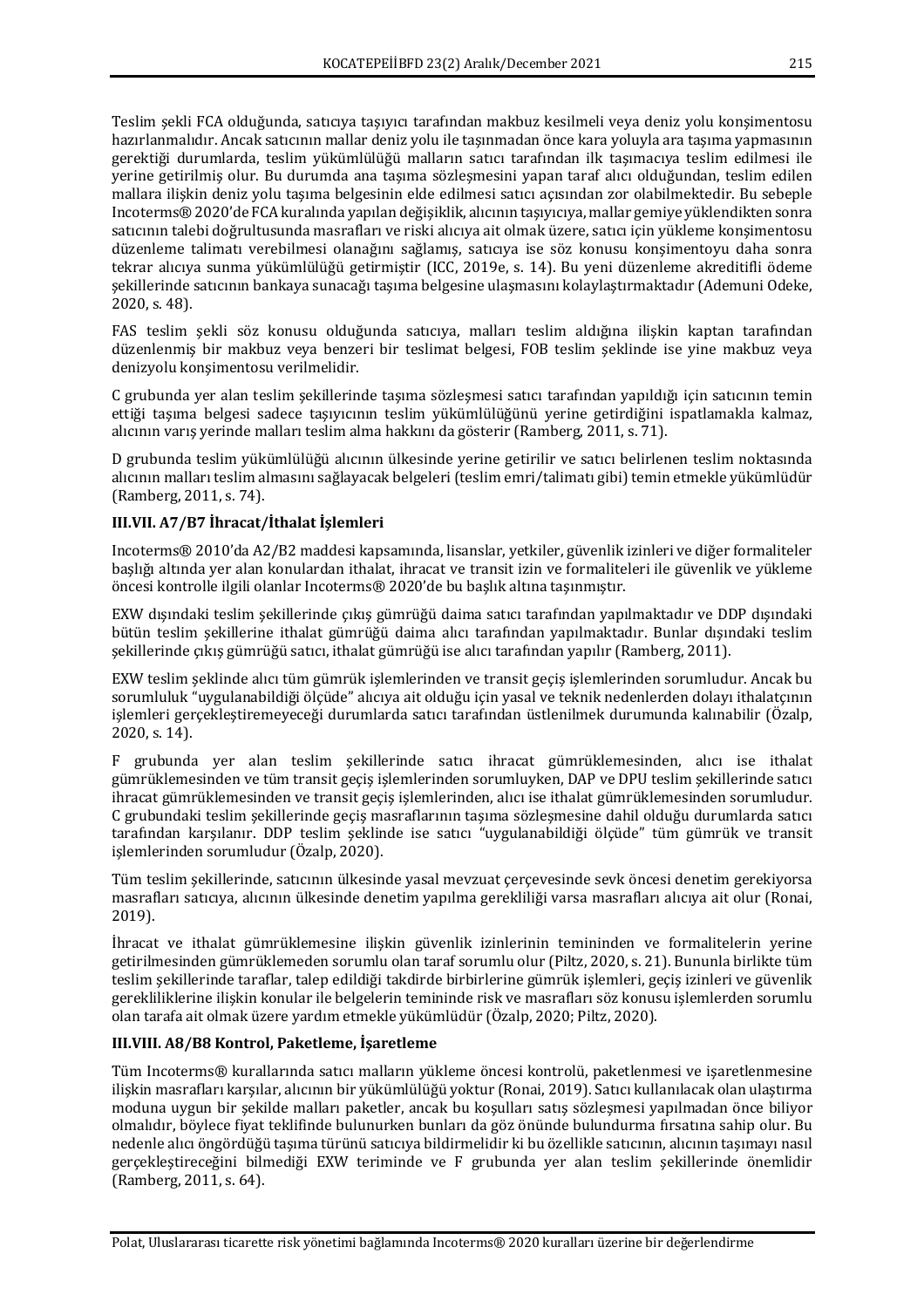#### **III.IX. A9/B9 Masrafların Paylaşımı**

Bir önceki versiyonda masraflara ilişkin yükümlülükler farklı maddeler altında dağınık bir şekilde yer alırken, Incoterms® 2020'de tüm yükümlülükler A9/B9 başlığı altında toplanmıştır

Herhangi bir Incoterms® kuralının seçilmesi, alıcı ve satıcı tarafından diğer hizmet sağlayıcılarla satış sözleşmesinden bağımsız yan sözleşmeler yapılmasını gerektirmektedir (Bergami, 2012, s. 310; Caner, 2012, s. 233). Alıcı ve satıcının ülkesinde ara tasıma, ana taşıma, belge temini, gümrükleme ve sigortalama gibi hizmetleri sağlayanlarla yapılan bu yan sözleşmeler (Bergami, 2012, s. 311) üstlenilmesi gereken masraflar ortaya çıkarmaktadır. Masrafların paylaşımındaki temel prensip, tüm teslim şekillerinde seçilen kuralın öngördüğü teslim noktasında teslim yükümlülüğü yerine getirilene kadar oluşan masrafların satıcıya, bu noktadan sonraki masrafların alıcıya ait olmasıdır. Ancak terim bazında bu temel prensipten sapmalar olabilmektedir. Ayrıca her bir teslim sekli masraf dağılımına ilişkin yükümlülükler ortaya koysa da tarafların kendi aralarında yapacakları anlaşma ile masraf dağılımını farklı bir şekilde belirleyebilecekleri de göz önünde bulundurulmalıdır (Piltz, 2020: 25).

Uluslararası ticarette ortaya çıkabilecek masraflar paketleme, satıcının ülkesindeki yükleme ücretleri, belirlenen teslim yerine kadar oluşacak ara taşıma masrafları, ihracat gümrükleme prosedürü kapsamındaki masraflar, cıkış terminalinde ellecleme (antrepo, depo, terminal içi taşıma, gemiye yükleme) hizmetlerine ilişkin masraflar, satıcının ülkesinden alıcının ülkesine kadar ana taşıma masrafları, sigorta masrafları, ithalatçının ülkesinde varış yeri terminal ücretleri, boşaltma, depolama, taşıma gibi terminal elleçleme masrafları, alıcının ülkesindeki ara taşıma için araç kiralama masrafları, ithalat gümrükleme prosedürlerine ilişkin masraflar olarak özetlenebilir (Ramberg, 2011, s. 81).

Incoterms® kurallarında belirtilen masraflar dört ana kategoride gruplanabilir (Ramberg, 2011, s. 80). Bunlar:

- Sevkiyat, taşıma ve teslimata ilişkin masraflar,
- İhracat ve ithalat için gerekli gümrük işlemlerinden kaynaklanan masraflar,
- Sigorta masrafları,
- Tarafların birbirlerine sağladığı yardım ve hizmetlerden kaynaklanan masraflar.

#### **III.IX.I. Sevkivat. Tasıma ve Teslimata İlişkin Masraflar**

EXW teslim seklinde yükleme, taşıma ve boşaltmaya ilişkin tüm masraflardan alıcı sorumludur.

F grubunda yer alan teslim şekillerinde ana taşımaya ilişkin masraflar alıcıya ait olmakla birlikte, satıcı teslim yükümlülüğünü yerine getirinceye kadar ortaya çıkacak olan masraflardan sorumlu olacaktır. Bununla birlikte, FCA terimine göre konteyner sağlama masrafları satıcı tarafından, malların kargo terminallerinde gemiye yüklenmeden önce taşınması ve depolanması gibi terminal kullanım ve elleçleme ücretleri alıcı tarafından karşılanır (Piltz, 2020, s. 22). Ancak terminal kullanım ücretlerinin kimin tarafından ödeneceği taraflar arasında anlaşmayla belirlenebilir (Ramberg, 2011, s. 24).

FAS ve FOB teslim şekillerinde malların yüklenmesi ve teslim kanıtının sağlanması kapsamındaki masraflar satıcıya ait iken, ana taşıma, transit geçişler, ithalat, güvenlik gereksinimleri ve boşaltma masrafları alıcıya aittir. FOB teriminde satıcı malların gemiye yüklenmesine ilişkin masraflarından da sorumludur (Özalp, 2020, s. 90, 91).

CFR ve CIF kurallarına göre malların taşıt aracına ve gemiye yüklenmesi, taşınması, taşıma güvenliğinin sağlanması, taşıma belgesinin temin edilmesi kapsamındaki masraflar ile taşıma sözleşmesine dahil olan boşaltma masrafları ve geçiş masrafları satıcıya, taşıma sözleşmesine dahil olmayan boşaltma masrafları ve geçiş masrafları alıcıya aittir (Özalp, 2020, s. 91-93).

Yine CPT ve CIP teslim sekillerinde malların vüklenmesi, tasınması, taşıma belgesinin edinilmesi ve taşıma güvenliği gereksinimlerine ilişkin masraflardan satıcı sorumluyken, taşıma sözleşmesine ait olmayan geçiş izinleri alıcıya aittir (Özalp, 2020, s.86, 87).

DAP, DPU, DDP teslim sekillerinde vükleme, taşıma, geçiş ve güvenlik maliyetleri ile taşıma belgesinin sağlanmasıyla ilgili masraflar satıcıya ait olurken, DPU kuralında bosaltma masrafları da satıcıya aittir  $(Özalp, 2020, s. 87-90)$ 

Tüm teslim şekillerinde alıcının teslim yeri ve zamanını belirleme hakkı olduğu durumlarda bildirimin gecikmesinden kaynaklanan ek masraflar alıcıya aittir (Özalp, 2020)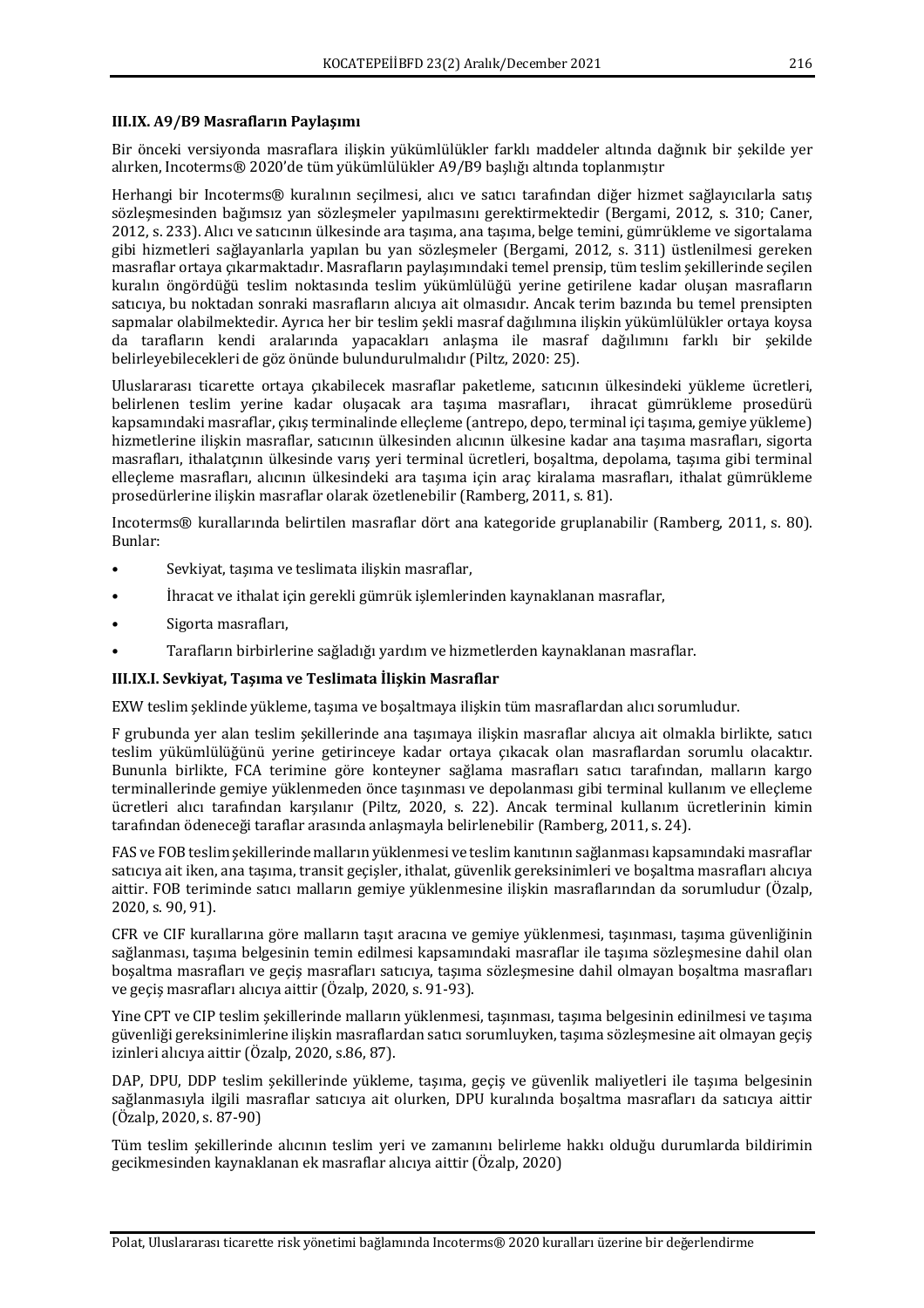# **III.IX.II. İhracat ve İthalat İçin Gümrük İşlemlerinden Kaynaklanan Masraflar**

EXW dışındaki teslim şekillerinde ihracat gümrük işlemlerinden ve oluşacak masraflardan satıcı sorumlu iken, DDP haricindeki teslim şekillerinde ithalat prosedürlerinin yerine getirilmesine ilişkin masraflardan alıcı sorumludur (Özalp 2020). Gümrükleme masrafları lisans, sertifika, izin, yetkilendirme, konsolosluk faturası edinme masrafları ile denetim masrafları, antrepo masrafları, gümrük beyannameleri, gümrük komisyoncularının hizmet ücretleri ile güvenlik gereklilikleri kapsamında bilgi, belge ve yardım sağlama masraflarını da kapsamaktadır (Ramberg, 2011, s. 82).

#### **III.IX.III.** Yardım Masrafları

Incoterms® kurallarına göre taraflar gümrük ve güvenlik formaliteleri için birbirlerine gerekli hizmet ve yardımları, masrafları sorumlu tarafça üstlenilmek üzere, yapmakla yükümlüdür (Ramberg, 2011). Bu kural özellikle alıcının satıcının ülkesinde gümrük işlemlerini gerçekleştirmek durumunda olduğu EXW teriminde ve satıcının alıcının ülkesinde gümrük işlemlerini gerçekleştirmek durumunda olduğu DDP teriminde büyük önem taşımaktadır.

Alıcı ve satıcının karşı tarafın sorumluluğunda olan gümrük, transit, güvenlik gereksinimleri gibi formaliteler için sağladığı bilgi ve belgelere ilişkin masraflar karşı tarafa ait olurken (Özalp, 2020) satıcının alıcının kendi yükümlülüklerini gerçekleştirmemesi nedeniyle teslim yükümlülüğünü zamanında yerine getirememesinden kaynaklanan ek masraflar alıcıya ait olacaktır (Piltz, 2020, s. 23)

## **III.IX.IV.** Sigorta Masrafları

CIP ve CIF teslim sekillerinde satıcı teslim noktasının ötesindeki tasıma risklerine karsı alıcının yararına sigorta yaptırmak ve masraflarını ödemekle yükümlüdür. CIF teslim şeklinde Enstitü Yük Klozları C Klozu kapsamında sigorta yapılması yeterli iken, CIP teslim şeklinde yapılacak olan sigorta A Klozu kapsamında olmalıdır (ICC, 2019e, s. 15). Bu kurallar dışında, alıcının talebi üzerinde satıcı tarafından yaptırılan herhangi bir ek sigorta (genişletilmiş kapsam veya savaş, ayaklanma, halk hareketleri veya grevler gibi ek risklere karşı koruma) satış sözleşmesine dahil edilmeli ve sözleşme ile aksi kararlaştırılmadıkça, alıcı tarafından ödenmelidir (Özalp, 2020, s. 71). Sigorta zorunluluğu getirmeyen diğer teslim sekillerinde, tarafların sigorta yapılmasına ilişkin bir talebi olursa sigortanın kapsamı, kimin tarafından yaptırılacağı ve sigorta masraflarının kimin tarafından karşılanacağı anlaşma ile belirlenebilir.

# **III.X. A10-B10 İhbarlar**

EXW terimine göre satıcı alıcıya malların hazır olduğunu, FCA teriminde malların teslim edildiğini veya taşıyıcının malları teslim almadığını, CPT ve CIP teriminde alıcıya malların taşıyıcıya teslim edildiğini ve malı ne zaman teslim alabileceğini bildirmesi, DAP, DPU ve DDP teslim şekillerinde alıcının malı teslim alabilmesi için gerekli bilgiyi vermesi gerekmektedir (Özalp, 2020, Ronai, 2019). FAS teslim şeklinde satıcı malların teslim edildiğini, FOB teslim şeklinde malların teslim edildiğini veya geminin malları teslim almadığını, CFR ve CIF teslim sekillerinde ise malların gemiye teslim edildiğini ve alıcının malları teslim alması gerektiğini bildirmelidir (Ronai, 2019).

Alıcı ise, teslim sekli FAS ve FOB olduğunda satıcıya yükleme limanını, geminin adını ve yükleme süresini, FCA teriminde malların nerede kime teslim edileceğini, C ve D grubunda yer alan teslim şekillerinde ise belirleme hakkı kendine ait ise varış verini ve zamanını bildirmelidir (Özalp, 2020; Ronai, 2019).

Prensip olarak alıcının teslimat için yer ve zaman gösterme hakkı olduğu durumlarda makul sürede bildirimde bulunması gerekir. Aksi takdirde kararlaştırılmış olan yükleme tarihinde veya tarih aralığının sonundan itibaren kayıp ve hasar riskini üstlenmiş sayılır (Özalp, 2020; Ramberg, 2011).

EXW ve F grubunda satıcı, alıcının taşımayı organize etmek için ihtiyaç duyduğu, taşımayla ilgili güvenlik gereksinimleri dahil olmak üzere, sahip olduğu her türlü bilgiyi, talep etmesi durumunda alıcıya sağlamakla yükümlüdür (Piltz 2020, s. 19).

# **IV. Sık Kullanılan Incoterms® Kuralları ve Kural Seçimini Etkileyen Unsurlar**

Literatürde yer alan araştırmalar alıcı ve satıcıların belirli teslim şekillerini daha çok tercih edebildiklerini göstermektedir. ICC tarafından gercekleştirilen ve katılımcıların coğunun Avrupa ülkelerinden olduğu bir arastırma, katılımcılar arasında en popüler üç teslim şeklinin FCA, DAP ve EXW olduğunu ortaya koymuştur (Stojanović & Ivetić, 2020, s. 63). Denizyolu ve iç su taşımacılığının gelişmiş olduğu Malezya'daki ihracatçı firmalar üzerinde yaptıkları araştırmada Yakuub vd. (2020, s. 15), ihracattan sorumlu yöneticilerin FOB teslim şeklini tercih ettiklerini saptamışlar, Tayland'da otomotiv parçaları üreten firmalar üzerinde gerçekleştirilen bir çalışma ise en çok tercih edilen teslim şekillerinin sırasıyla FCA, EXW, FOB ve CIF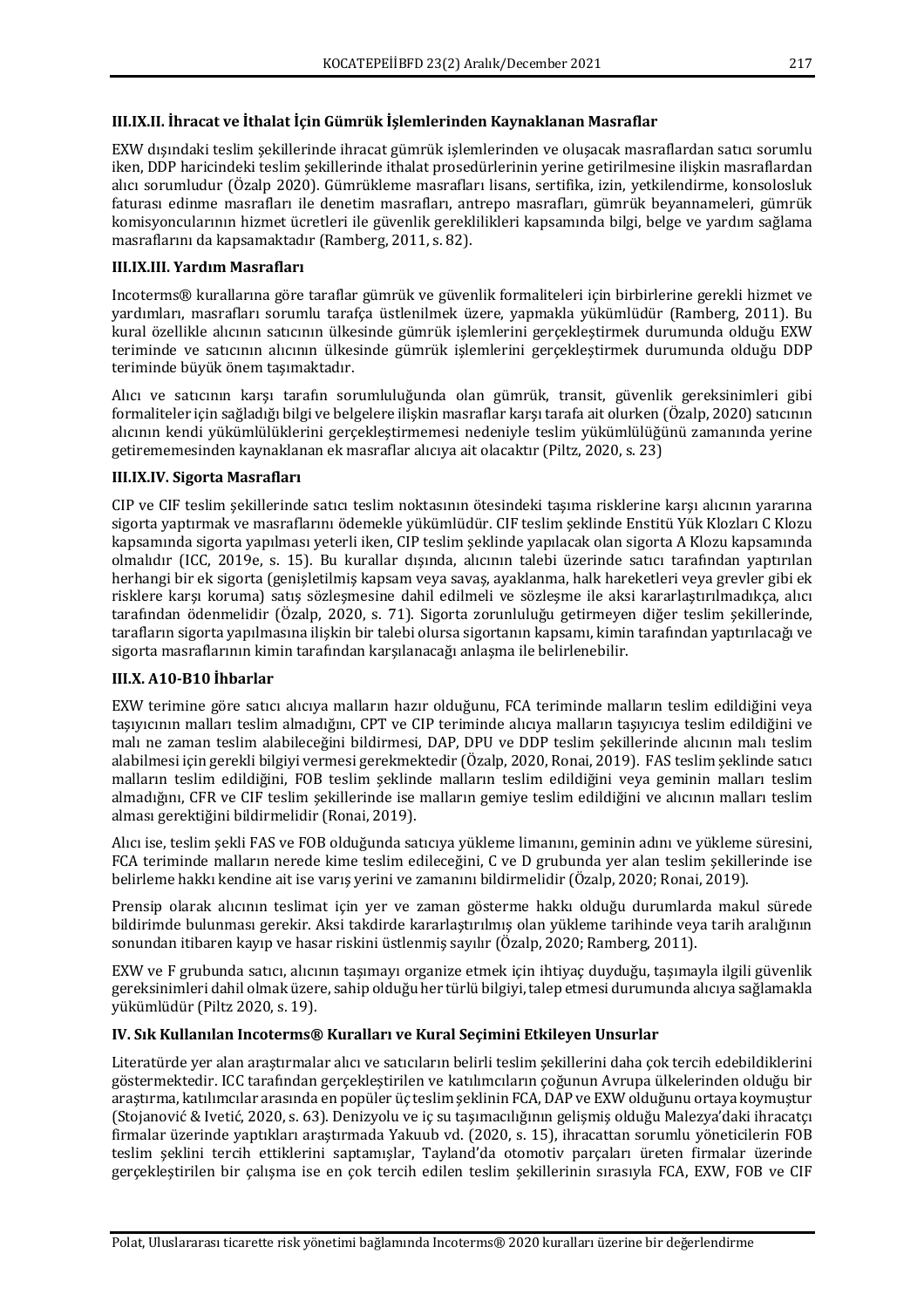olduğunu ortaya koymuştur (Suraraksa vd., s. 468). Kanadalı ihracatçılara yönelik bir çalışmada ihracat müdürlerinin EXW ve FOB gibi teslim şekillerini tercih ettikleri, fakat varış ülkesinde rekabetin yüksek olduğu durumlarda D grubunda yer alan teslim şekillerini önerme yoluna gittikleri tespit edilmiştir (Hien vd., 2009, s. 74). Stojanović & Ivetić (2020, s. 66)'nin çalışması Sırbistan ile komşuları arasındaki ticarette DAP, EXW ve FCA teslim şekillerinin ithalatçılar tarafından daha sık tercih edildiğini, ihracatta ise FCA, FOB ve DAP teslim şekillerinin en çok tercih edilen teslim şekilleri olduğunu göstermiştir. TÜİK verilerine göre Türkiye'de 2002-2018 yılları arasında, tutar bazında ele alındığında ihracatta en fazla tercih edilen teslim seklinin FOB, ithalatta ise CIF olduğu (Cetin, 2019, s. 85), İzmir'deki ihracatcı firmalar üzerinde yapılan bir calısmada ise en sık kullanılan teslim sekillerinin sırasıyla DAP, EXW, CIP ve CFR olduğu saptanmıştır (Susmus vd., 2019, s. 48). Türkiye'de İzmir, İstanbul, Konya, Karaman ve İzmir illerinde faaliyet gösteren ihracatçı firmalar üzerinde gerçekleştirilen bir araştırmada en sık tercih edilen teslim şekillerinin sırasıyla EXW, CIF, FOB ve CFR olduğu, toplam satışları içinde ihracatın payı düşük olan firmalarda EXW teslim seklinin daha fazla kullanıldığı, ihracat ağırlıklı faaliyet gösteren firmalarda ise diğer üç teslim seklinin daha sık kullanıldığı tespit edilmiştir (Arslandere, 2021, s. 99, 103).

Literatürde, ihracatçı firmanın büyüklüğü, kaynakları, uluslararası ticaret deneyimi, taşınan eşyanın değeri, teslim şekilleri hakkında sahip oldukları bilgi, deneyim ve alışkanlıkları, seçilen taşıma modu, müşterinin pazarlık gücü, varış ülkesinde rekabetin yoğunluğu, riskler ve düzenlemeler (Hien vd., 2009, s. 66), taşınan malın özellikleri, ödeme şekli ve belge gereklilikleri, satıcı ve alıcının yükümlülükleri yerine getirmedeki beceri, yetenek ve yeterlilikleri (Malfliet, 2011, s. 164) Incoterms® kuralı seçimini etkileyen unsurlar arasında sayılmıştır. Bu doğrultuda çeşitli ülke ve sektörleri ele alan çalışmalar bulunmaktadır. Taylandlı otomotiv parçası üreticileri üzerinde yapılan bir araştırmada, teslim şeklinin seçiminde karar vermeyi etkileyen en önemli faktörler sırasıyla taşımaya ilişkin maliyetler, uluslararası ticaret hakkında sahip olunan bilgi ve anlayıs, tarafların pazarlık gücü ile aralarındaki iş birliği ve taşıma ile ödemeye ilişkin süreçlerin süresi olarak belirlenmiştir (Suraraksa vd., 2020, s. 466). Norveç'ten balık ithalatı yapan Japon ve Rus ithalatçıların teslim şekli seçiminde etkili olan unsurlarının araştırıldığı bir çalışmada, Japon ithalatçıların seçimini etkileyen unsurların sevk edilecek balığın türü, sevkiyat büyüklüğü, sevkiyat üzerinde kontrol sahibi olma isteği, Incoterms® uygulamalarına ilişkin alışkanlıklar, tedarikçinin sahip olduğu koşullar, tedarikci ile ilişkilerin niteliği ve sigorta sirketleri ile olan ilişkiler olduğu, Rus ithalatçıların seçiminde ise satın alınılacak deniz ürünlerinin konumunun, arzu edilen teslimat hızının, taşıyıcı ile olan ilişkilerin, malların sigortalanmasına ilişkin taleplerin ve gümrükleme maliyetlerinin, alışılagelmiş teslim şekli tercihlerinin ve ithalat gümrüklemesine ilişkin mevzuat engellerinin etkili olduğu saptanmıştır (Shangina, 2007, s. 62, 67-69).

İstanbul Sanayi Odası tarafından 2013 yılında açıklanan en büyük 500 firma ve ikinci en büyük 500 firma listesinde ver alan isletmeler üzerinde gerceklestirilen bir araştırmada, en cok kullanılan teslim terimlerinin CIF, FOB ve CFR olduğu, seçimin daha çok alıcılar tarafından yapıldığı, seçimi etkileyen unsurların sırasıyla taşıma modu, ticaretin yapılacağı ülkedeki yasal, politik ve ekonomik koşullar, ürünün özellikleri, firmaların sahip oldukları pazarlık ve rekabet gücü, maliyetle ilgili unsurlar, coğrafi unsurlar ve tedarikçilerle olan ilişkiler olduğu belirlenmiştir (Başlangıç, 2015, s. 84-90).

Görüldüğü gibi, Incoterms® teriminin seçimi etkileyen pek çok unsur bulunmaktadır. Bunlar uluslararası ticarete taraf olan işletmelerin özellikleri, malların temini, taşınması ve teslimi kapsamında hizmet sağlayanlara ilişkin koşullar, taşınacak malın niteliği, tercih edilen ulaştırma modu, malın çıkış ve varış yeri ile ilgili sartlar olarak özetlenebilir.

#### **V.** Seçilen Incoterms® Kuralına İlişkin Riskler ve Risklerin Yönetimi 2020

Incoterms® kuralları taraflar açısından değişen oranlarda masraflar ve riskler içermektedir. Her bir sevkiyat için bir önceki bölümde bahsedilen unsurlar göz önünde bulundurularak her iki taraf için masrafları ve riskleri minimuma düşürecek, ilgili süreçlerde optimal verimliliği sağlayacak kuralı seçmek önem taşımaktadır. Ayrıca satış sözleşmesinin tarafları olmasalar da sözleşmenin taraflarına taşıma, sigortalama, gümrükleme gibi hizmetler sağlayan paydaşların iş birliği, risklerin azaltılması ve masrafların düşürülmesinde etkilidir.

Tercih edilen teslim şeklinin getirdiği maliyet ve risklerin bilinmesi, alıcı ve satıcıların mal fiyatlarını doğru değerlendirebilmeleri için gereklidir. Ancak, uygulamada bilgi eksikliğinden veya alışkanlıkların kolay terkedilememesinden dolayı yanlış seçimlerin yapılabildiği görülmektedir. Sadece denizyolu taşımacılığında kullanılması gereken teslim şekillerinin multimodal taşımalar için de kullanılması (Caner, 2012, s. 239-240; Stapleton vd., 2014, s. 240), konteyner taşımacılığına uygun olmamasına rağmen konteyner taşımalarında FOB teriminin sıklıkla kullanılması (Bergami, 2013, s. 324; Ramberg, 2011, s. 8), Incoterms® terimlerinin çoğu satış sözleşmesinde fiyat hesaplamalarının göstergesi olarak terimlerin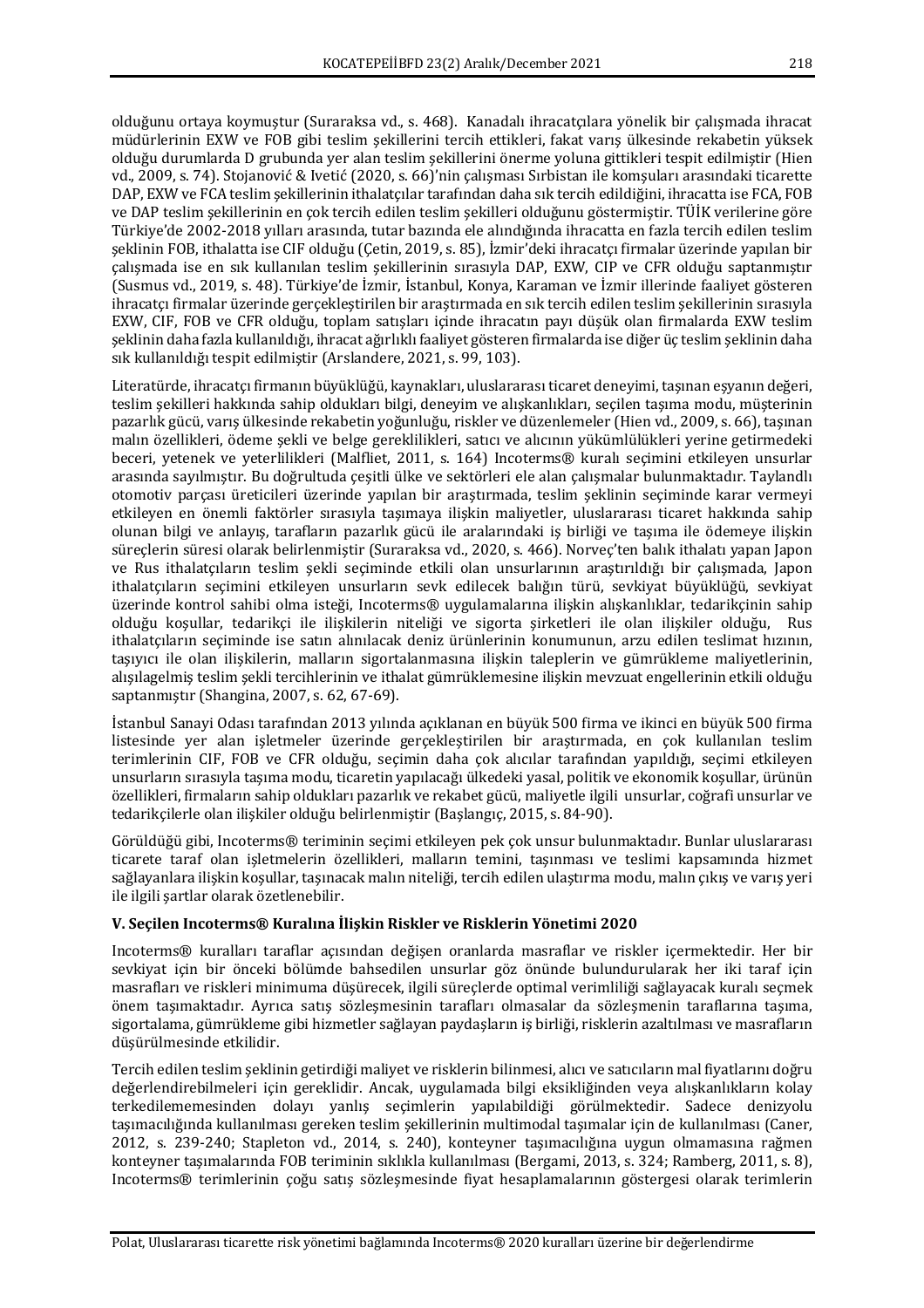yanında yer adları belirtilmeden kullanılması (ICC, 2019e, s. 3-4), Incoterms® terimleri arasında olmayan terimlerin kullanılması (Bergami, 2013, s. 334) sıklıkla karşılaşılan hatalardır.

ICC tarafından hazırlanan Incoterms® kurallarının şu an yürüklükte olan son versiyonu Incoterms® 2020'dir. Bununla birlikte söz konusu kuralların esnek hukuk kuralları olmasından dolayı önceki versiyonları da kullanılabilir (Caner, 2012, s. 225). Hangi versiyonun geçerli olacağına ilişkin olası uyuşmazlıkları ortadan kaldırmak için taraflar hangi yıla ait kuralları kullanmak istiyorlarsa bu durum sözleşmede belirtilmelidir (Ağaoğlu, 2020, s. 1123; Özalp, 2020, s. 8). Teslim şeklinin yanında EXW ve FCA'da teslim veri, CPT, CIP, DAP, DPU ve DDP'de nihai varış veri, FAS ve FOB'de vükleme limanının adı, CFR ve CIF'te varış limanının adı belirtilmelidir (ICC, 2019e, s. 3). Multimodal taşımalar söz konusu olduğunda tüm ulaştırma modlarında kullanılabilen teslim şekilleri seçilmelidir (ICC, 2019e, s. 10; Stapleton vd., 2014, s. 232)

Sigorta yapılması zorunlu değilse de taraflar riskleri bertaraf etmek için sigorta yaptırmak istiyorsa konuyla ilgili detaylar sözleşmede açıkça belirtilmelidir (Özalp, 2020) ve mümkün olduğunca kısmi taşıma sigortalarından kaçınılmalıdır (Piltz, 2020, s. 19). Sigorta ve taşıma masraflarının artması alıcının ülkesinde ödenecek vergilerin daha fazla olmasına yol açabilmektedir (Shangina, 2007, s. 68). Bu sebeple taraflardan hangisi daha uygun maliyetle hizmet alabilecekse, taşıma ve sigorta sözleşmelerini o tarafın yaptırması tercih edilmelidir. 

Incoterms® 2020'de, satıcının alıcıya atfedilebilecek nedenlerden dolayı teslim yükümlülüğünü gerçekleştiremediği durumlarda riskin teslimattan bağımsız devredilebileceği kabul edilmekle birlikte, bunun tarafların teslimat süresiyle ilgili herhangi bir düzenleme yapmadıkları durumlarda nasıl gerçekleşeceği belirsizliğini korumaktadır (Piltz, 2020, s. 16). Bu konu satış sözleşmesinde açıklığa kavuşturulmalıdır. Taraflar seçilmiş olan teşlim terimlerinden kaynaklanan yükümlülüklerini yerine getirebilmek için farklı hizmet sağlayıcılarla sözleşmeler yapabilirler (Bergami, 2013, s. 327), yapılan bu yan sözleşmeler satış sözleşmesine uygun olmalı ve belirsizlik taşıyan tüm konular sözleşmede ele alınmalıdır (Ağaoğlu, 2020, s. 1123).

Gruplar bazında ele alındığında E ve F grubundaki teslim şekillerinde alıcının, C ve D grubunda yer alan kurallarda ise satıcının üzerindeki risk sorumluluğunun daha yüksek olduğu, esasen E grubundan D grubuna doğru alıcının sorumlulukları azalırken satıcının sorumluluklarının aşamalı olarak arttığı ifade edilebilir (Piltz, 2020, s. 11). Bununla birlikte her bir teslim şekli taraflar için kendine özgü belirli riskler taşımaktadır ve bu risklere karşı önlem alınması gerekmektedir.

# **V.I. E Grubu**

E grubunda yer alan tek teslim sekli olan EXW, satıcının sorumluluğunun en az olduğu teslim seklidir (Bergami, 2013, s. 329; Malfliet 2011, s. 164) ve uluslararası ticarette sıklıkla kullanılmaktadır (Stojanović & Ivetić, 2020, s. 63). Bu teslim şekline göre malların satıcının işyerinde taşıt aracına yüklenmesi ve ihracat çıkış gümrükleme işlemlerinin gerçekleştirilmesi de dahil olmak üzere tüm süreçlerin sorumluluğu alıcıya aittir (Özalp, 2020). EXW teslim şeklinde Incoterms® yükümlülüklerinin önemli bir parçası olan taşıma hizmetinin alıcı ve satıcı arasında paylaşılması yerine bir bütün olarak ele alınması işlemin iktisadiliğini sağlamakla birlikte, taraflar karşı tarafın ülkesinde riske girmek istemedikleri zaman uygun bir seçenek olmamakta, bu durumda taşıma sorumluluğunun paylaşıldığı teslim şekilleri tercih edilebilmektedir (Malfliet, 2011, s. 168-169).

EXW teslim şekli tercih edildiğinde, bir başka ülkede ikamet eden alıcının yüklemeyi ve gümrük formalitelerini organize etmede karşılaşacağı teknik ve yasal zorluklar göz önünde bulundurulmalıdır. Alıcının üzerindeki bu yükümlülükler ilave maliyetler, beklenmedik zorluklar, gümrük formalitelerinde sıkıntılar ortaya çıkarabileceği gibi, ihracat ülkesinin kanunlarına göre yabancı ülke kökenli kişi ve şirketlerin gümrük işlemlerini gerçekleştiremeyebileceği durumlarda uygulanması mümkün olmayabilir (Piltz, 2020, s. 25). Örneğin Türkiye'de yerleşik bir firma ile organik bağı olmayan bir alıcı, ihracatçı sıfatını kazanabilmek için gerekli sartları sağlamayacağı için ihracat işlemlerini gerçekleştiremeyecektir (Yılmaz vd., 2011, s. 3822). EXW teslim şeklinin tercih edildiği uluslararası satışlarda, ihracatçının masrafları ithalatçıya ait olmak üzere gümrük işlemlerini gerçekleştirmesi mümkündür (Özalp, 2020, s. 14-15). Ancak bu durum ihracatçının gümrük formaliteleri esnasında oluşabilecek hataların risklerini üstlenmesiyle sonuçlanacaktır (Yılmaz vd., 2011, s. 3822). Benzer bir şekilde, bu teslim şeklinde malların taşıma aracına yüklenmesi alıcının sorumluluğundadır, fakat alıcının veya sözlesmeli taşıyıcısının satıcının iş yerinde yükleme yapması iş güvenliği ve hasar riski açısından satıcı aleyhine istenmeyen durumlar oluşturabilir ve satıcı tarafından uygun bulunmayabilir (Malfliet, 2011, s. 174; Vogt & Davis, 2020, s. 316). Buna bağlı olarak yükleme sorumluluğu anlaşma ile satıcıya bırakılabilir. Ancak yükleme esnasında ortaya çıkabilecek kayıp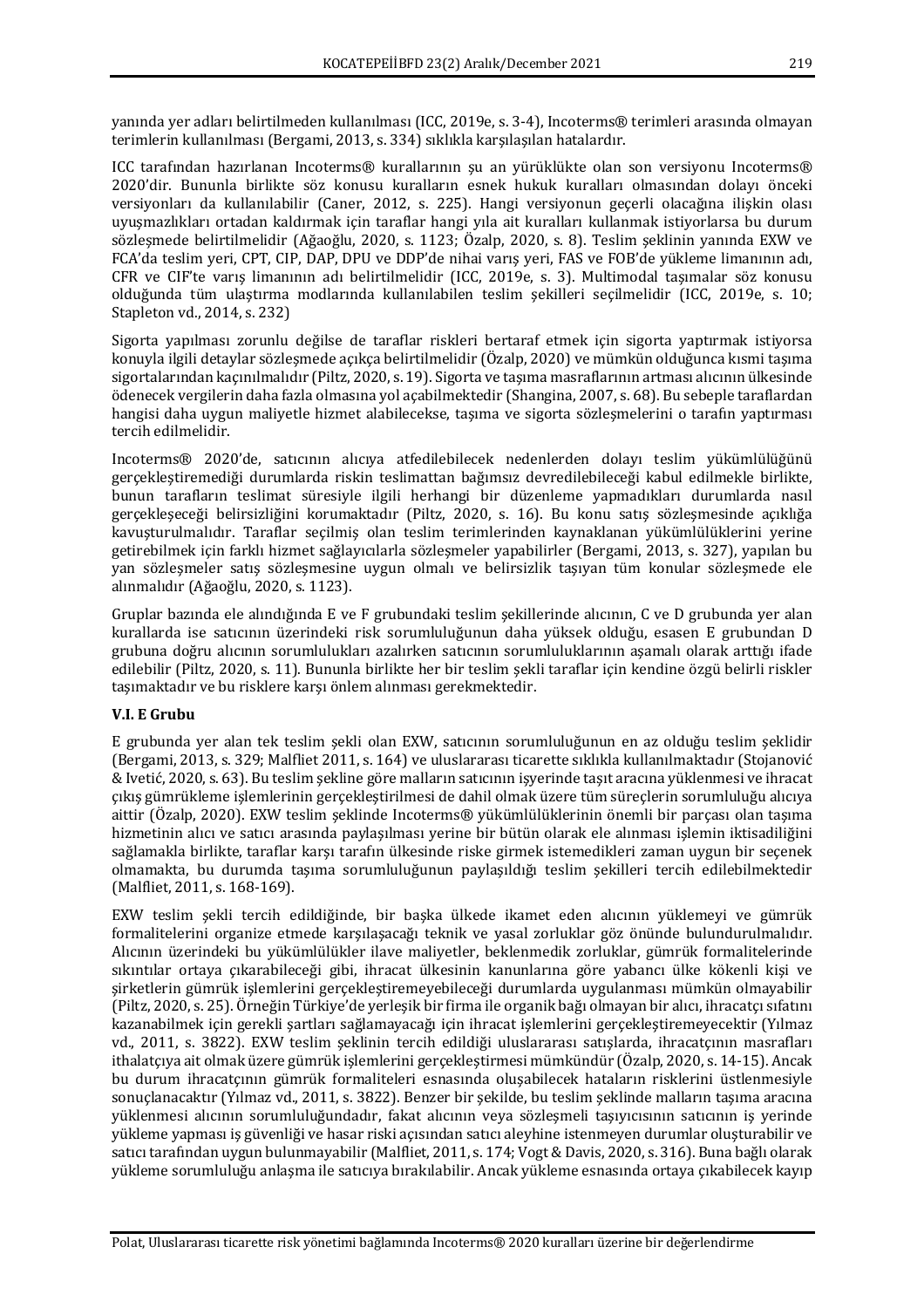ve hasar riskinin kimin tarafından üstlenileceği anlaşmada belirtilmelidir (Ağaoğlu, 2020, s. 1131). Bununla birlikte satıcının yükleme ve gümrük formalitelerini üstlenmesi gerektiği durumlarda EXW teriminin yerine FCA teriminin kullanılması daha doğru bir seçim olacaktır (Ağaoğlu, 2020, s. 1132; Vogt & Davis, 2020, s. 316).

Ödemenin peşin yapıldığı durumlarda satıcı için avantajlı görülebilecek olan EXW teslim şekli, ödeme şekli akreditif olduğunda satıcının taşıma belgesine ulaşmada sıkıntı yaşamasına neden olabilmekte, malların doğrudan alıcıya devredilmesi nedeniyle amir bankanın kendi adına veya emrine taşıma belgesi düzenletmesini zorlaştırabilmektedir (Alavi, 2018, s. 55). Zira taşıma şirketi taşıma sözleşmesini alıcı ile yaptığı için sadece alıcının talimatlarına göre taşıma belgesi sağlamakla yükümlüdür. Ayrıca bu teslim şeklinde alıcının malların ihraç edildiğini ispatlama yükümlülüğünün olmamasından dolayı, satıcının KDV iadesi alabilmek için ihracat işlemine ilişkin kanıta ihtiyacı varsa, alıcı tarafından kanıtın sağlanacağına ilişkin hükümler sözleşmeye dahil edilerek olası risklere karşı koruma sağlanmalıdır (Malfliet, 2011, s. 175).

# **V.II. F Grubu**

F Grubunda tüm taşıma modlarında kullanılabilen FCA terimi ile sadece deniz ve iç su taşımacılığında kullanılabilen FAS ve FOB terimleri ver almaktadır (ICC, 2019e).

FCA terimi, teslimatın satıcının iş yeri dışında bir yerde yapılması durumunda satıcıya ara taşıma yapma sorumluluğu getirmekte, ilave masraf ve risk üstlenmesine sebep olmaktadır (Bergami, 2013, s. 329). Söz konusu masraf ve risklerin dikkate alınabilmesi için, FCA terimi kullanıldığında malların teslim edileceği yer belirtilmelidir ki riskin geçis yerinin tespiti açısından da bu gereklidir. Ayrıca alıcı tarafından teslim yeri bildirilmediğinde satıcı kendisi için uygun fakat alıcı için uygun olmayacak bir yer belirleyebileceğinden (Özalp, 2020, s. 18) teslim yerinin önceden açıklığa kavuşturulması alıcıyı da bu riske karşı koruyacaktır.

Bu grupta yer alan FAS ve FOB terimleri esasen konteyner taşımacılığı için uygun değildir. Zira satıcı, taşımayı üçüncü bir taraf olan taşıma firması gerçekleştirdiğinde malları bu firmaya teslim etmekle, kendi araçlarıyla limana ulaştırıyorsa konteyner terminale ulaştıktan sonra konteyner üzerindeki fiziksel kontrolü kaybetmekle birlikte, FOB'da malların gemiye yüklenmesine kadar FAS'ta geminin yanına indirilmesine kadarki hareketlerinden kaynaklanan riskleri üstlenmeye devam etmektedir (Bergami, 2013, s. 329; Piltz, 2020, s. 24; Ramberg, 2011, s. 161, 171). Konteynerlerin FAS teslim seklinde gemi limana yaklaşıncaya, FOB şeklinde is gemiye yükleninceye kadar limanda beklemesi, söz konusu konteynerleri limanda araçların çarpışması, depoda yandın çıkması, yükleme esnasında vinçlerin devrilmesi, malların iskeleden calınması gibi risklere açık hale getirmektedir ki bu riskler satıcıya ait olmaktadır (Stapleton vd., 2014, s. 234). Dolayısıyla konteynerin doğrudan gemiye yüklenemeyeceği fakat taşıyıcıya teslim edileceği durumlarda FCA tercih edilmelidir (Malfliet, 2011, s. 177; Vogt & Davis, 2020, s. 316).

FAS ve FOB teslim şekillerinde satıcı ana taşıma sözleşmesine taraf olmadığı için, malların geç teslim edilmesinden kaynaklanan demuraj masrafları alıcı tarafından üstlenilmek durumundadır. Alıcı bu masraflarının ortaya çıkmasını engellemek veya oluşacak masrafları satıcıya rücu edebilmek için satıcı ile yaptığı satış sözleşmesinde demuraj masrafının ne zaman oluşacağı ve hangi durumlarda kim tarafından karşılanacağı konusunu açıklığa kavuşturmalıdır (Ramberg, 2011, s. 28). Yine bu terimler söz konusu olduğunda, birden fazla limanın kullanılabileceği durumlarda alıcı ve satıcının farklı tercihte bulunmalarından kaynaklanan sürprizlerle karşılaşmamak için yer ve liman isimleri açık bir şekilde belirtilmelidir (Stapleton vd., 2014, s. 233). FAS terimi tercih edildiğinde özellikle büyük limanlarda teslimatın yapılacağı nokta tam olarak belirtilmelidir (Vogt & Davis, 2020, s. 309).

# **V.III. C Grubu**

C grubunda tüm ulaştırma modlarında kullanılabilen CPT ve CIP terimleri ile sadece deniz yolu ve iç su tasımacılığında kullanılabilen CFR ve CIF terimleri bulunmaktadır (Özalp, 2020, s. 9). Bu grupta ver alan teslim sekillerinin temel özelliği satıcının ülkesinden alıcının ülkesine kadar olan ana taşıma sorumluluğunun satıcıya ait olmasıdır (Piltz, 2020, s. 12).

CFR veya CIF terimleri, FAS ve FOB terimleri için geçerli olan sebeplerden dolayı konteyner taşımacılığı için uygun değildir (Piltz, 2020, s. 24). Konteyner gemiye yüklenemeyecekse terminale teslim edilecekse CIF verine CIP, CFR verine CPT kullanılabilir. Bununla birlikte bankaların vükleme konsimentosu talep ettiği akreditifli ödemeler söz konusu olduğunda veya mallar transit olarak yeniden satılmak istendiğinde ciro edilebilir bir taşıma belgesi edinebilmek için CIF veya CFR terimleri kullanılmalıdır (Malfliet, 2011, s. 176).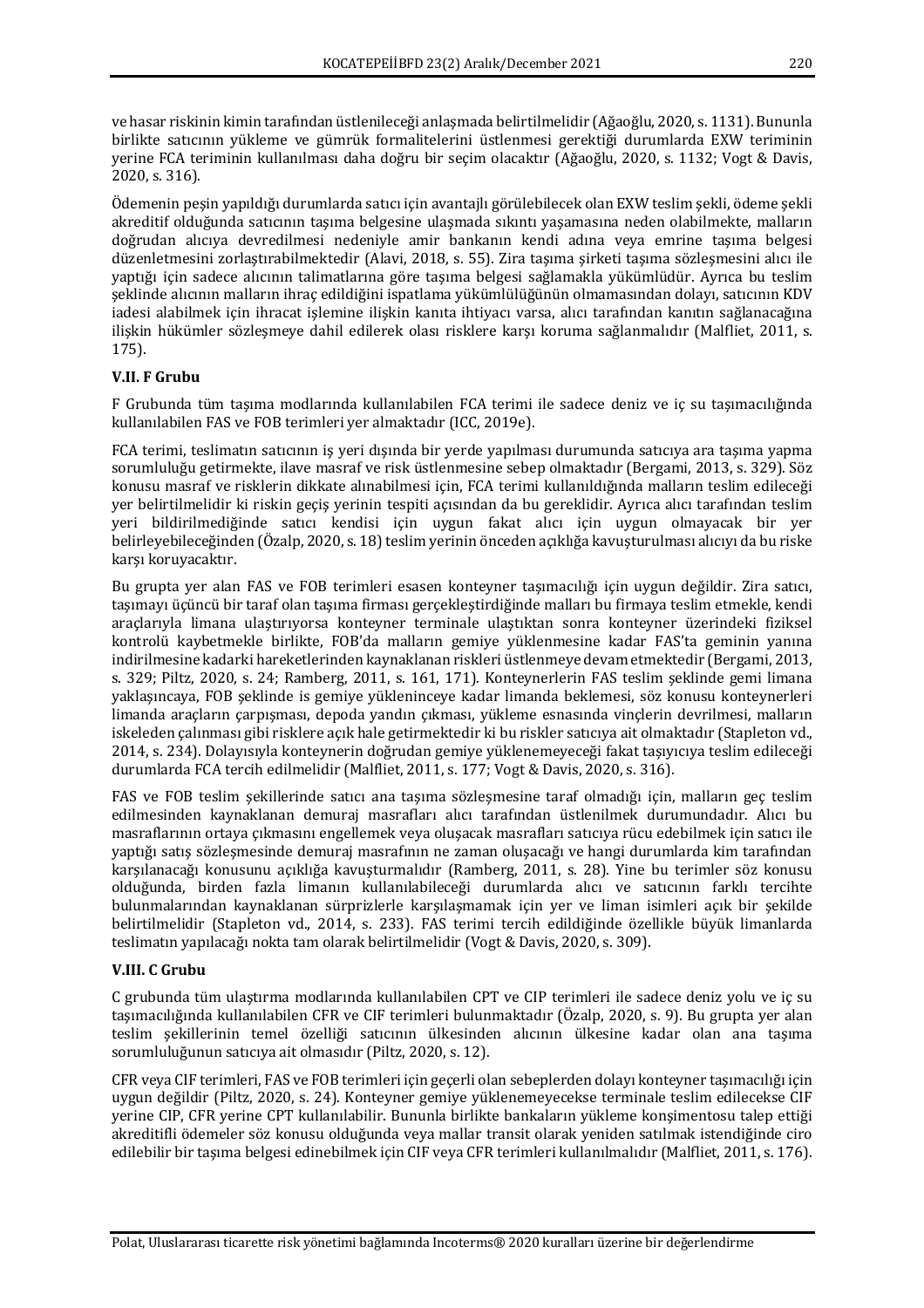CIP ve CIF teslim şekilleri satıcıya taşıma sigortası yaptırma yükümlülüğü getirmektedir. Incoterms® 2020, CIP teslim şeklinde satıcının yaptırmakla yükümlü olduğu sigortanın kapsamını genişletmiştir ancak CIF teslim şeklinde yapılacak olan sigorta dar kapsamlıdır (Piltz, 2020, s. 19). Multi-modal taşımalara uygun olan ve daha çok yüksek değerli malların taşınmasında kullanılan CIP teslim şekli tercih edildiğinde daha yüksek sigorta primlerinin ödenmesi gerekeceği satıcılar tarafından dikkate alınmalıdır (Ademuni-Odeke, 2020, s. 57). Her iki teslim şekli için de sigorta ve taşıma masraflarını artması alıcının ülkesinde ödenecek vergilerin daha fazla olmasına yol açabilmektedir (Shangina, 2007, s. 68). Bu sebeple taraflardan hangisi daha uygun maliyetle hizmet alabilecekse, tasıma ve sigorta sözlesmelerini o tarafın yaptırması tercih edilmelidir. 

Sigorta kapsamının dar tutulduğu CIF teriminde satıcının gemide teslim yükümlülüğünü yerine getirmesinden sonra oluşacak hasar ve riskler alıcıya aittir ve bu aşamadan sonra kirlenme, kırılma nedeniyle oluşan hasarlar veya deniz suyunun gemiye girmesi sigorta kapsamında olmadığı gibi, geleneksel olarak malların niteliğinden kaynaklanan kayıp, hasar veya masraf hükümleri, malların yetersiz paketlenmesi ve gecikmeden kaynaklanan maliyetler, denizyolu taşıma sirketinin iflası veya finansal zorluktan kaynaklanan hasar ve masraf sigorta kapsamında değildir (Ramberg, 2011, s. 35). Alıcıyı savunmasız bırakan bu durum, CIF teslim şeklinde sigortanın kapsamının alıcı ve satıcı arasında yapılacak sözleşmeyle genişletilmesi yoluyla ortadan kaldırılabilir.

B4 maddesine göre CFR ve CIF teslim şekillerinde alıcı yükleme limanında mallar gemiye yüklendiğinde teslimatı kabul etmelidir ve varış limanında taşıyıcıdan teslim almalıdır (Caner, 2012, s. 235; Özalp, 2020, s. 65,70; Ramberg, 2011, s. 193, 202). Varış limanında demuraj masraflarının oluşmaması için şatıcı makul bir sürede malların limana ulaşacağı bilgisini alıcıya vermeli, malları teslim almasını sağlayacak belgeleri temin etmelidir. Malı limandan çekip gümrük işlemlerini yapması gereken alıcı olduğundan, yarış limanında malların geç teslim alınması durumunda oluşacak demuraj masrafları esasen alıcıya ait olmalıdır. Ancak bu masraflar satıcıya yansıtılabilmektedir (Özalp, 2020, s. 94). Demuraj riskini ortadan kaldırmak için varış limanında geçerli olan boşaltma süreleri sözleşmeye dahil edilmelidir. Bu aşamada yine taşıma sözleşmesinin koşulları ile satış sözleşmesinin koşullarının uyumlu hale getirilmesi, boşaltma masraflarının kime ait olacağının ve demuraj masraflarının ne zaman oluşacağının belirlenmesi önem kazanmaktadır (Ramberg, 2011, s. 29).

Öte yandan CPT ve CIP teslim şekillerinde birden fazla taşıma yapılacaksa malın ilk taşıyıcıya teslim edilmesi ile risk ve hasar alıcıya geçer, risk ve hasarın ilk taşımadan sonraki taşımalarda devredilmesi isteniyorsa bu durum sözleşmede belirtilmelidir (Özalp, 2020, s. 23, 28, 82).

#### **V.IV. D Grubu**

D grubunda yer alan terimler için teslim noktasının alıcının ülkesinde olması, satıcının teslim yükümlülüğünü gerçekleştirmek için daha çok risk alması sonucunu doğurur ve teslimatın ihracatçı açısından sorunsuz yerine getirilmesi, yetkin ve işinin ehli lojistik firmalarıyla çalışmayı gerektirir (Stojanović & Ivetić, 2020). D grubu terimleri kullanıldığında satıcı, satış sözleşmesine teslim sorumluluğunu yerine getirmesine engel olabilecek mücbir sebep koşullarını dahil ederek kendini koruma altına almalıdır.

C grubunda olduğu gibi ana taşıma sözleşmesinin satıcı tarafından yapıldığı D grubu teslim şekilleri tercih edildiğinde, taşıma verilecek fiyata dahil edildiği için taşıma maliyetleri fiyat üzerinde belirleyici olmaktadır. Bununla birlikte teslimin gerçekleştirileceği süreye kadar taşıma ücretlerinin değişmesinin satıcı açısından risk oluşturabileceği göz önünde bulundurulmalıdır (Malfliet, 2011, s. 170).

DAP veya DPU terimlerinde satıcının belirlenen varış yerinde teslim yükümlülüğünü gerçekleştirebilmesi için öncelikle alıcının ithalat gümrük işlemlerini tamamlaması gerekmektedir (Piltz, 2020, s. 25). Alıcının bu işlemleri geciktirmesi teslimatı ve dolayısıyla ödemeyi geciktirebilir, fakat bu durumda oluşacak masraf ve risklerden alıcı sorumlu olur. Bununla beraber alıcının malları kabul etmeme riski özellikle satıcıyı savunmasız bırakan mal mukabili gibi ödeme şekilleri söz konusu olduğunda daha kritik bir hale gelebilir.

DDP teslim şekli satıcıya yerleşik olduğu ülke dışında gümrük işlemlerini tamamlama yükümlülüğü getirir ki ithalat ülkesinin kanunlarına göre yabancı ülke kökenli kişilerin ve şirketlerin gümrük işlemlerini gerçekleştirmesinin mümkün olmadığı durumlarda satıcı bu yükümlülüğünü yerine getiremez (Malfliet, 2011, s. 167; Piltz, 2020, s. 25). Satıcının varış ülkesi kanunlarına göre ithalat izni alamayacağı durumlarda bu teslim şekli tercih edilmemelidir. Ayrıca DDP teriminde ödenecek gümrük vergisine temel teşkil eden tarife kodunun doğru belirlenmesi, ithalat gümrük işlemleri için ödenecek vergi matrahının nasıl hesaplandığının bilinmesi sürpriz maliyetlerle karşılaşmamak açısından önem taşımaktadır.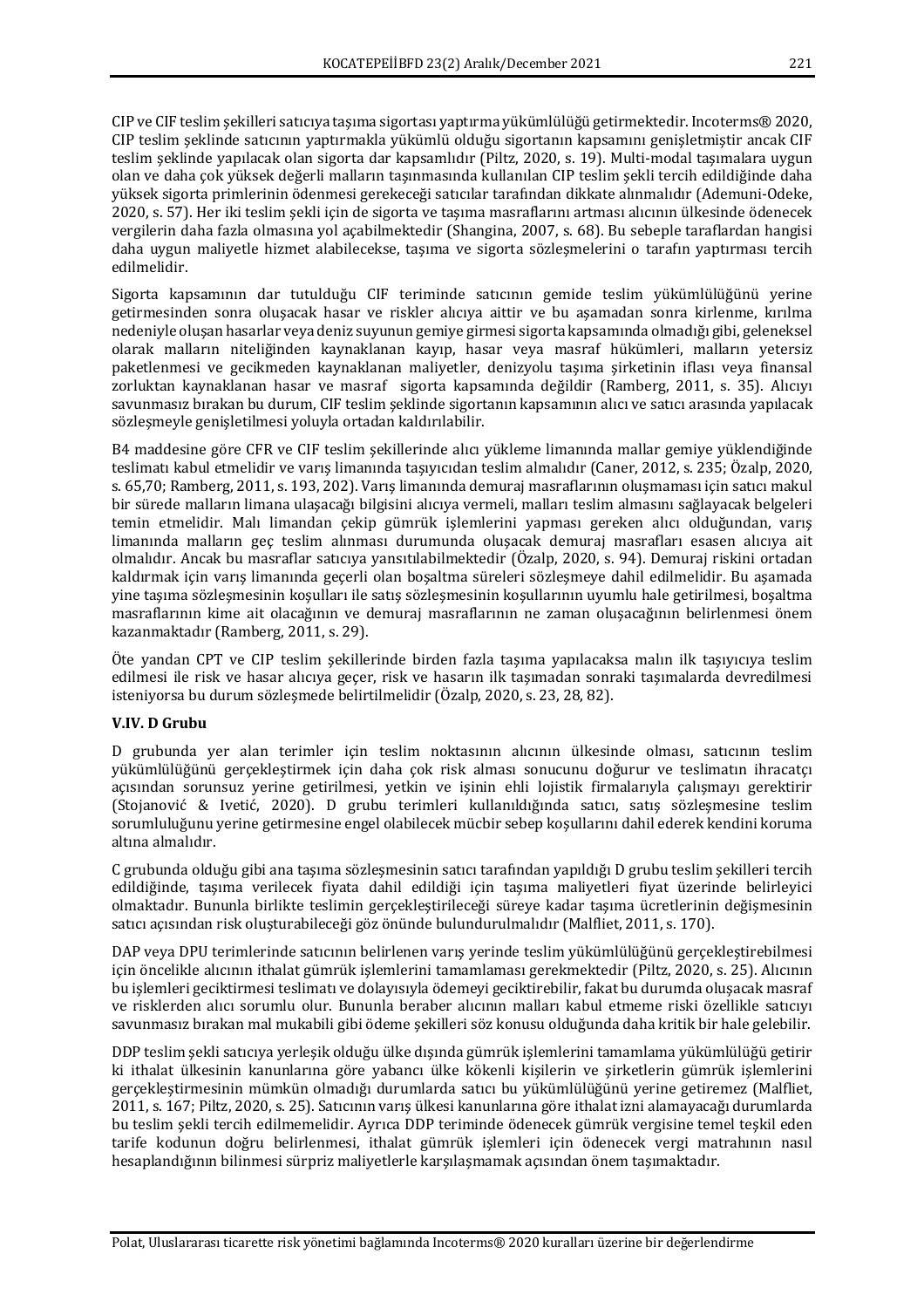C ve D gruplarında yer alan teslim şekillerine özgü diğer riskler, alıcının teslimatı kabul etmemesi veya malı boşaltmamasından dolayı gecikme masraflarının ortaya çıkması veya alıcının yasal süre içinde ithalat gümrük formalitelerini terine getirmemesi sonucunda malların millileştirilmesidir (Özalp, 2020, s. 85).

#### **VI. Sonuç**

Uluslararası ticarette secilen Incoterms® kuralı katlanılan masraflar ve riskler, dolayısıyla alıcıya teklif edilen fiyatlar üzerinde belirleyici olmakta ve satıcı firmanın rekabetçiliğini etkileyebilmektedir. Doğru teslim şekli seçilmediğinde oluşacak beklenmedik zorluklar ve masraflar ise ticaretten beklenen karlılığın istenen düzeyin altında kalmasına yol açabilmektedir. Öte yandan rekabetin yüksek olduğu pazarlarda önerilen teslim şekilleri firma stratejilerinin ve rekabet avantajlarının öneli bir unsuru olabilmektedir. Doğru tercihlerin yapılması ilgili kurallara ilişkin derin bilgi sahibi olmayı, ticarete taraf olan firma ve ülkelerle, tasınacak mala ilişkin koşulları doğru analizi edebilmeyi gerekli kılmaktadır. ICC, Incoterms® 2020 ile uluslararası ticaretin taraflarına bu kuralların daha iyi anlaşılması ve doğru kuralın seçilmesi konusunda önceki versiyonlara göre daha etkili bir rehber sunarak daha doğru kararların verilmesi doğrultusunda destek olmaktadır. Ancak, karar vericilerin söz konusu kurallara ilişkin yeterli bilgi sahibi olmasının yanı sıra, sahip oldukları bilgiyi etkili bir sekilde kullanmaları da büyük önem taşımaktadır.

Bu çalışma Incoterms® kurallarının alıcı ve satıcıya getirdiği yükümlülük, masraf ve riskleri analiz ederek koşullara uygun teslim şeklinin seçilmesi ve seçilen teslim şekline ilişkin risklerin yönetilmesi için öneriler getirmektedir. Öneriler özetle su sekilde ifade edilebilir. Uluslararası ticarette malın niteliği, taşıma modu, alıcının ve satıcının ülkelerindeki yasal mevzuat, alıcının ve satıcının kaynak, beceri ve yetenekleri doğrultusunda her iki taraf için de maliyet ve verimlilik açısından en avantajlı teslim şekli tercih edilmelidir. Bununla birlikte seçilen teslim şeklinin oluşturacağı olası verimsizliklerin taraflar arasında yapılan satış sözleşmesinde belirtilmek kaydıyla, seçilen terimin varsayılan kurallarında değişiklik yapmak ve masrafların paylaşımını yeniden düzenlemek yoluyla ortadan kaldırılabileceği unutulmamalıdır. Ayrıca Incoterms® kurallarının belirsiz bıraktığı her nokta satış sözleşmesine dahil edilerek belirsizlik ortadan kaldırılmalıdır ve kuralların kapsamadığı diğer tüm konulara da satış sözleşmesinde açıklık getirilmelidir.

Incoterms® kuralının secimi uluslararası ticaret sözlesmelerinin önemli bir unsurunu oluşturmaktadır. Uluslararası ticaret firmaları söz konusu kuralları etkili ve verimli bir şekilde kullanarak karlılıklarını ve rekabet güçlerini artırabilir, ülke ekonomisine daha fazla katkı sağlayabilirler. Bu bağlamda, Türkiye'de faaliyet gösteren uluslararası ticaret firmalarının teslim şekli tercihlerini etkileyen unsurların neler olduğunu, tercih edilen teslim sekillerinin firmaların rekabet gücünü ve performansını nasıl etkilediğini, firmalara taşıma, sigorta gibi hizmetler sağlayan paydaşların Incoterms® uygulamaları üzerindeki etkilerini tespit etmeye yönelik araştırmalar yapılarak konuyla ilgili bilgi birikimi artırılabilir ve firmalara fayda sağlanabilir.

**Araştırmacıların Katkı Oranı Beyanı**: Yazar, makalenin tümünü tek başına hazırladığını beyan etmiştir.

Destek ve Teşekkür Beyanı: Yazar, herhangi bir kişi ya da kurumdan destek almadığını beyan etmiştir.

**Çatışma Beyanı:** Yazar, kendisi ve üçüncü taraflar açısından herhangi bir çıkar çatışmasının olmadığını beyan etmiştir.

**Etik Kurul Raporu Gerekliliği Beyanı:** Yazar, makalede etik kurul raporuna ihtiyaç duyulmadığını beyan etmiştir.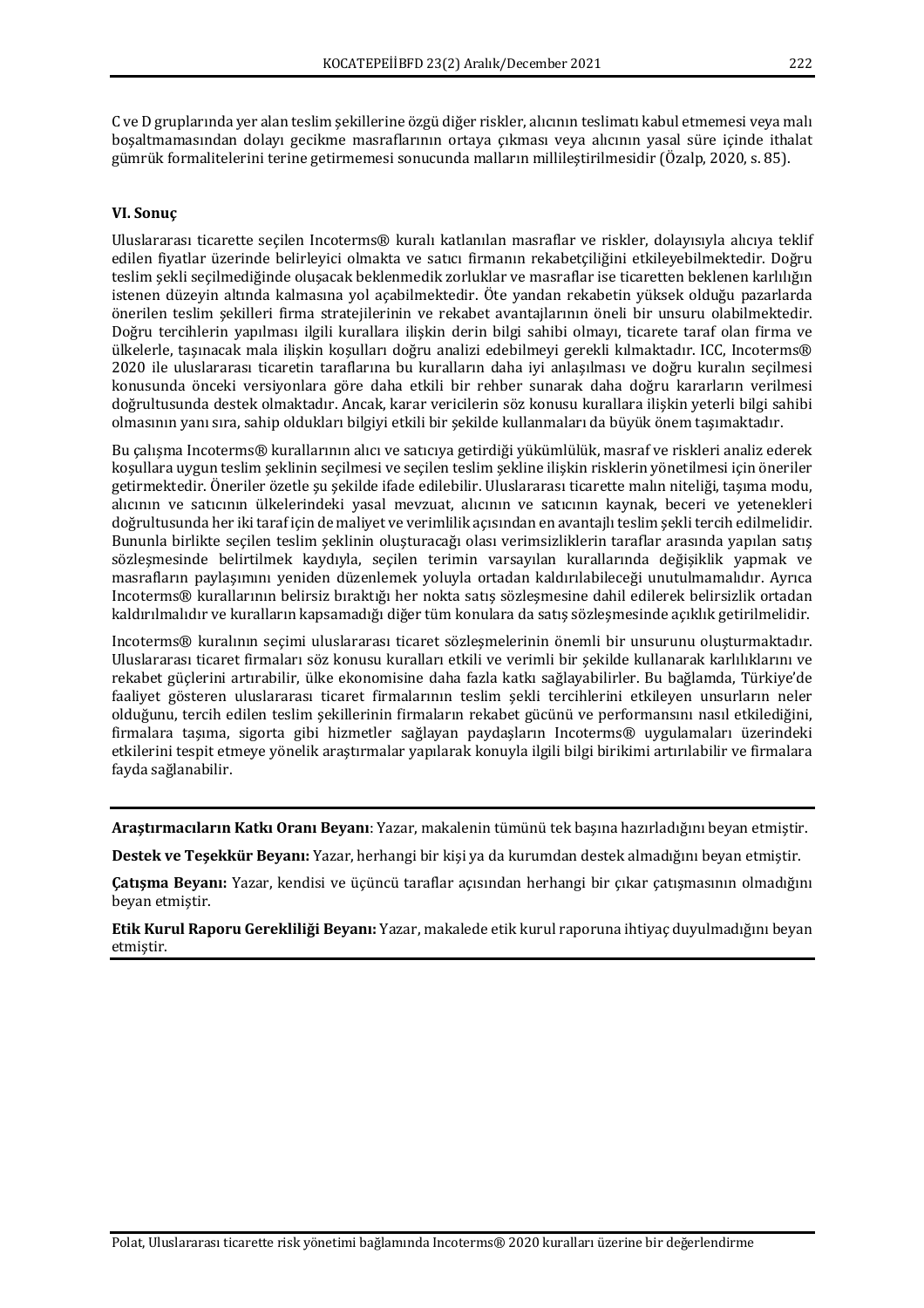#### **Kaynakça**

- Ademuni-Odeke, X. (2020). The insurance clause in INCOTERMS 2020: The latest stage in its evolution and a progressive development 1980-2020 (Part II). *The European Insurance Law Review*, 2020(2), 45-57.
- Ağaoğlu, C. (2020). Incoterms® 2020. Public and Private International Law Bulletin, 40(2), 1113-1149.
- Alavi, H. (2018). Delivery terms in transport process of export trade and their effect on the risk of discrepancy in documentary letters of credit: evidence from Estonia. International Journal of *Commerce and Finance*,  $4(1)$ , 52-65.
- Arslandere, M. (2021). İhracatta Incoterms Kullanımı, Firma Karakteristikleri ve Performans: Türkiye Örneği. *İşletme Bilimi Dergisi, 9*(1), 87-110.
- Başlangıç, S. Ö. (2015). *Uluslararası lojistik uygulamalarında teslim şekilleri ve teslim şekli seçimini etkileyen unsurların belirlenmesi* (Yayınlanmamış Yüksek Lisans Tezi). Adnan Menderes Üniversitesi.
- Bergami, R. (2013). Managing Incoterms 2010 risks: tension with trade and banking practices. *International Journal of Economics and Business Research, 6*(3), 324-338.
- Bergami R. (2012). Incoterms 2010-A risk management approach. İçinde G. T. Papanikos (Eds.), *Economic Essays* (pp 309-322). Athens Institute for Education and Research.
- Caner, O. (2012). Incoterms 2010 (ICC rules for the use of domestic and international trade terms). *İstanbul Ticaret Üniversitesi Sosyal Bilimler Dergisi, 11*(22), 223- 262.
- Coetzee, J. (2013). The interplay between Incoterms® and the CISG. *Journal of Law and Commerce, 32*(1), 1-21.
- Çetin, Ö. C. (2019). *Uluslararası ticarette kullanılan teslim şekillerinin tarihsel değişimi ve Türkiye Uygulaması* (Yayınlanmamış Yüksek Lisans Tezi). İstanbul Okan Üniversitesi.
- Hien, N., Laporte, G. & Roy, J. (2009). Business environment factors, Incoterms selection and export performance. *Operation and Supply Chain Management, 2*(2), 63-78.
- International Chamber Of Commerce (ICC). (2019a). Incoterms® 2020: What are Incoterms® rules?. https://iccwbo.org/resources-for-business/incoterms-rules/incoterms-2020/.
- International Chamber Of Commerce (ICC). (2019b). Incoterms<sup>®</sup> rules history. https://iccwbo.org/resources-for-business/incoterms-rules/incoterms-rules-history/.
- International Chamber Of Commerce (ICC). (2019c). https://iccwbo.org/resources-forbusiness/incoterms-rules/what-are-the-key-changes-in-incoterms-2020/)<.
- International Chamber Of Commerce (ICC). (2019d). Incoterms 2020 app. https://2go.iccwbo.org/incoterms-2020-app.
- International Chamber Of Commerce (ICC). (2019e). Introduction to Incoterms 2020. Incoterms® 2020. https://file-eu.clickdimensions.com/iccwboorg avxnt/files/723e\_inco2020\_eng\_intro.pdf?m=6/3/2020%202:01:57%20PM&\_cldee=Z3VsY2lubGl AeWFob28uY29t&recipientid=contact-9b8a7fa2fa48eb11a812000d3ad8c761 b280dc8a545f4b2a8ce6606a26e11b6f&esid=829f7849-3fd4-40ee-b725-02807c0d30a1.
- Malfliet, J. (2011). *Incoterms 2010 and the mode of transport: how to choose the right term*. Management Challenges in the 21st Century: Transport and Logistics: Opportunity for Slovakia in the Era of